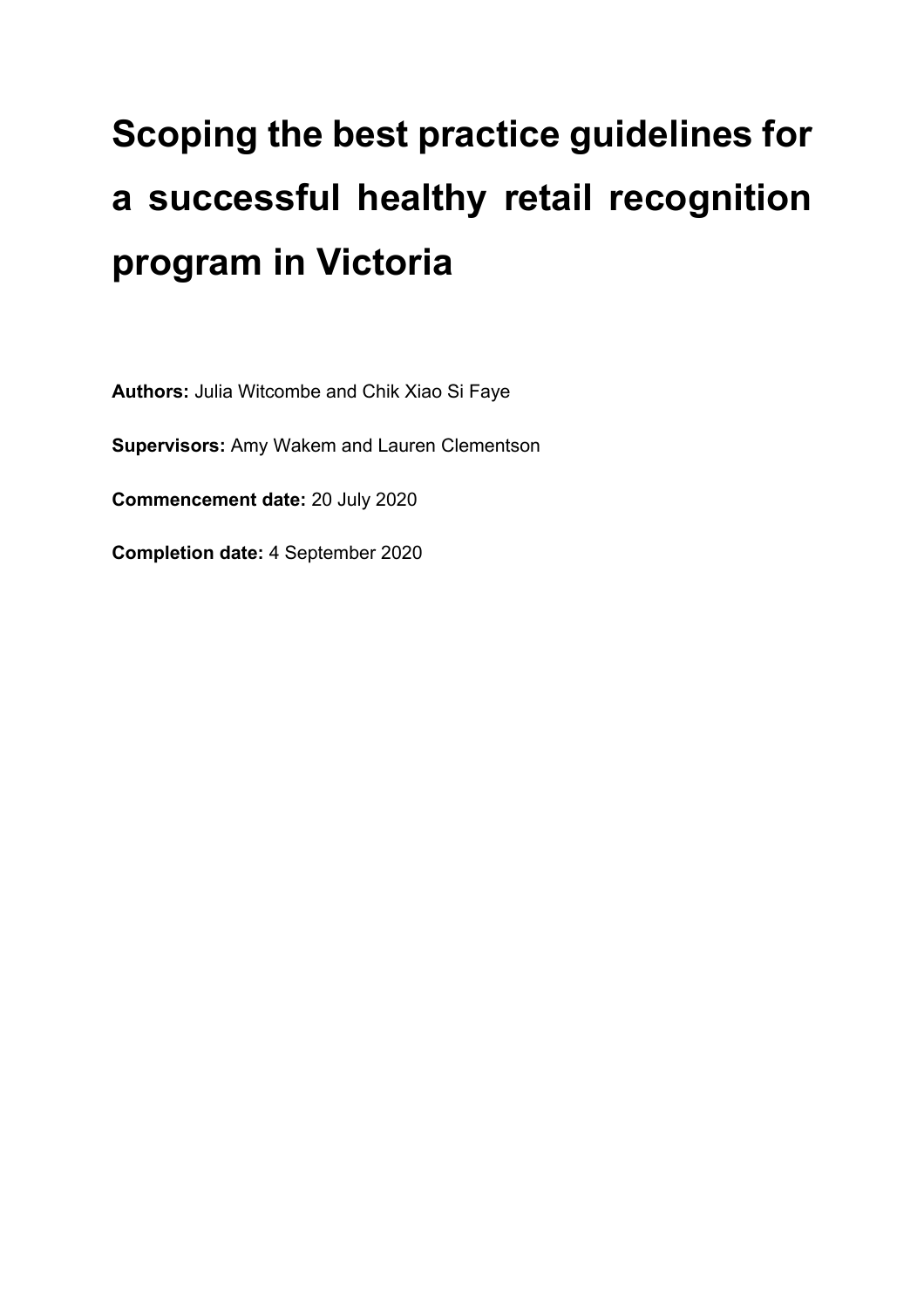# **Table of Contents**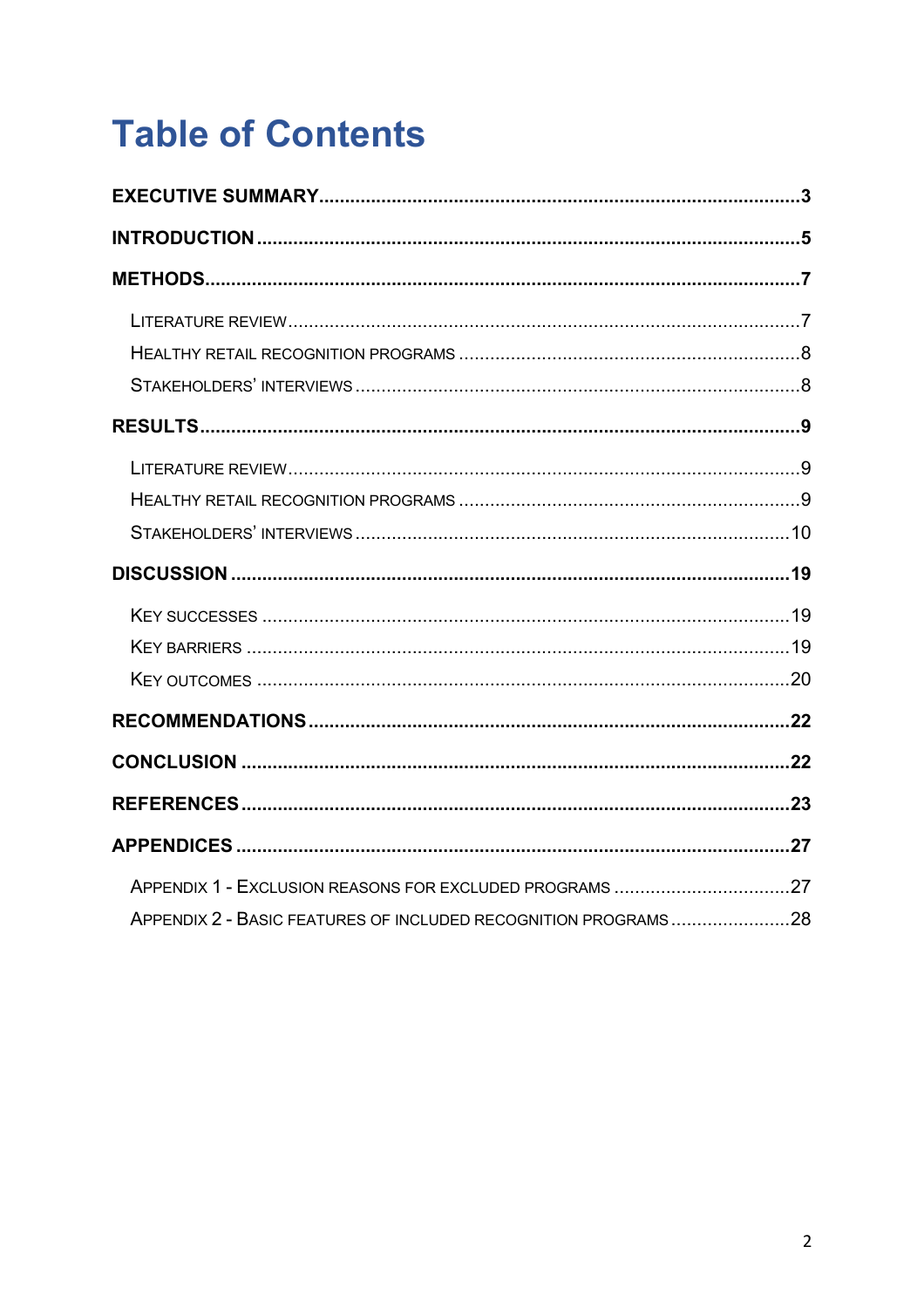### Executive summary

The project was to increase healthy eating and reduce obesity and chronic diseases risks of Victorians by identifying best practice guidelines for a healthy retail recognition program in Victoria.

The reason for this is Victorians consume inadequate vegetables, fruit and wholegrains and consume too many foods and drinks high in energy, saturated fat, sugars, salt or alcohol. As a result, the rates of obesity and its associated noncommunicable diseases, such as cardiovascular diseases, type 2 diabetes and some cancers, has increased. Therefore, it is essential to increase healthy eating through implementing policies in retail outlets such as restaurants, canteens, kiosks, vending machines and cafes.

Although various organisations have been offering healthier food and drink options at their retail outlets, they failed to receive the recognition they desire. Furthermore, retail outlets which have been encouraged to offer healthier choices have not been seeing much incentives to do so. As a result, a more holistic, successful and sustainable recognition program is needed to meet the needs of the government, population and retailers. Therefore, the Nourish Network Healthy Retail Promotion Action Group is formed to focus on developing and/or enhancing healthy retail recognition programs in Victoria.

Existing national and international healthy retail recognition programs were explored through electronic database searches, evaluation reports and interviews with stakeholders. Key successes identified were simplicity, education, and relationship and trust. Key barriers included time, transient nature of business owners and motivation for businesses to stay onboard.

Recommended best practice guidelines for a successful healthy retail recognition program in Victoria include

• keeping the program and its requirements/criteria simple to encourage businesses to adopt the program and to motivate them to stay onboard because offering healthier choices is not the main priority of many retail outlets;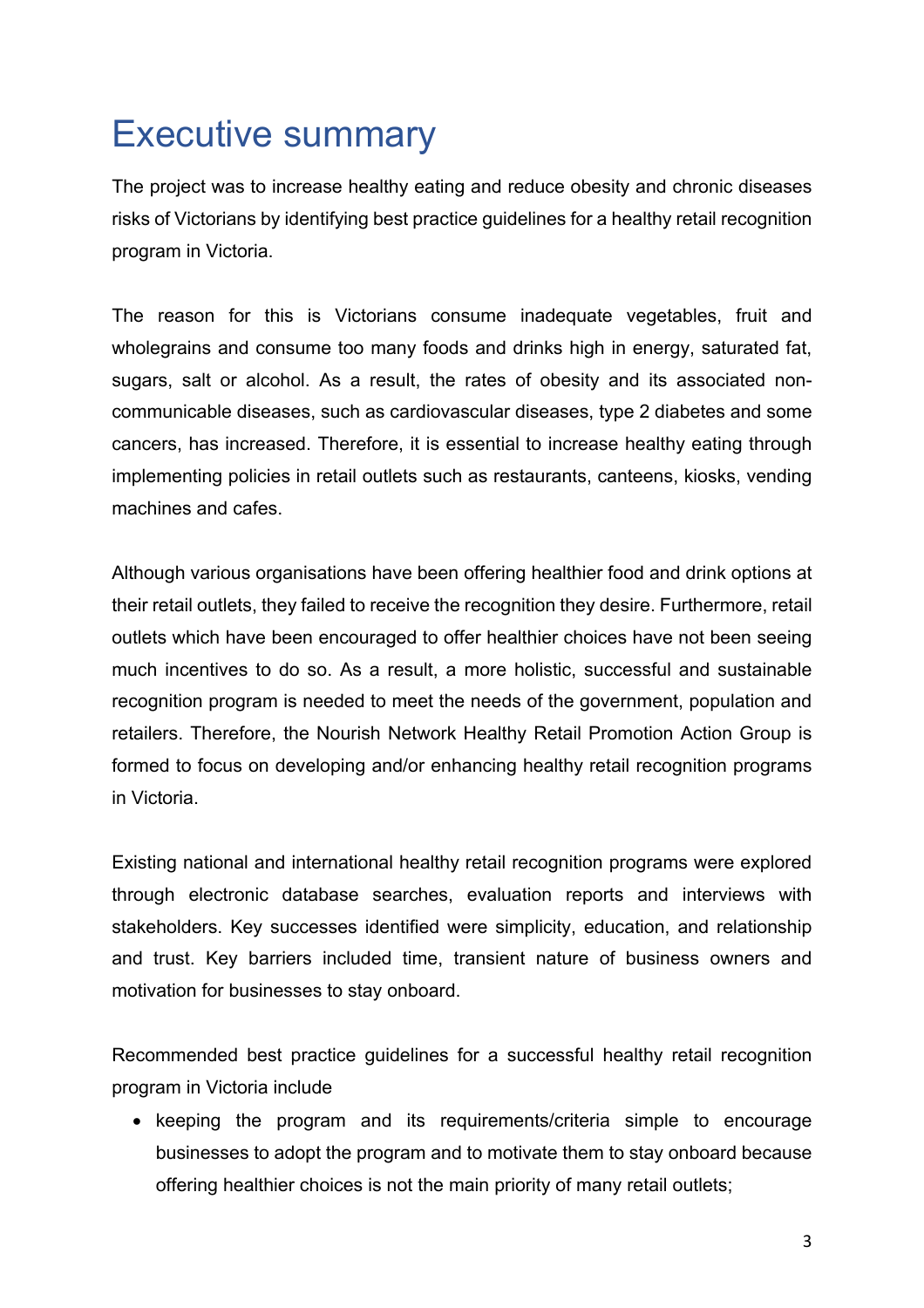- ensuring businesses are regularly followed-up by the same program staff, Health Promotion Officer or Environmental Health Officer to form a friendly and trustful relationship with retailers;
- ensuring menu changes have low or minimal cost implications on businesses to encourage businesses to adopt the program, to motivate them to stay onboard and to promote sustainability;
- engaging government and local councils onboard to implement the program;
- tailoring program to meet the needs and culturally understandings of the community; and
- obtaining/Requesting for appropriate amount of funding.

Further scoping would be beneficial in three areas:

- the best method to 'hook' retail outlets in;
- motivations to keep businesses onboard; and
- if food safety as the main priority/criteria of healthy retail recognition programs would attract/encourage more businesses to be involved.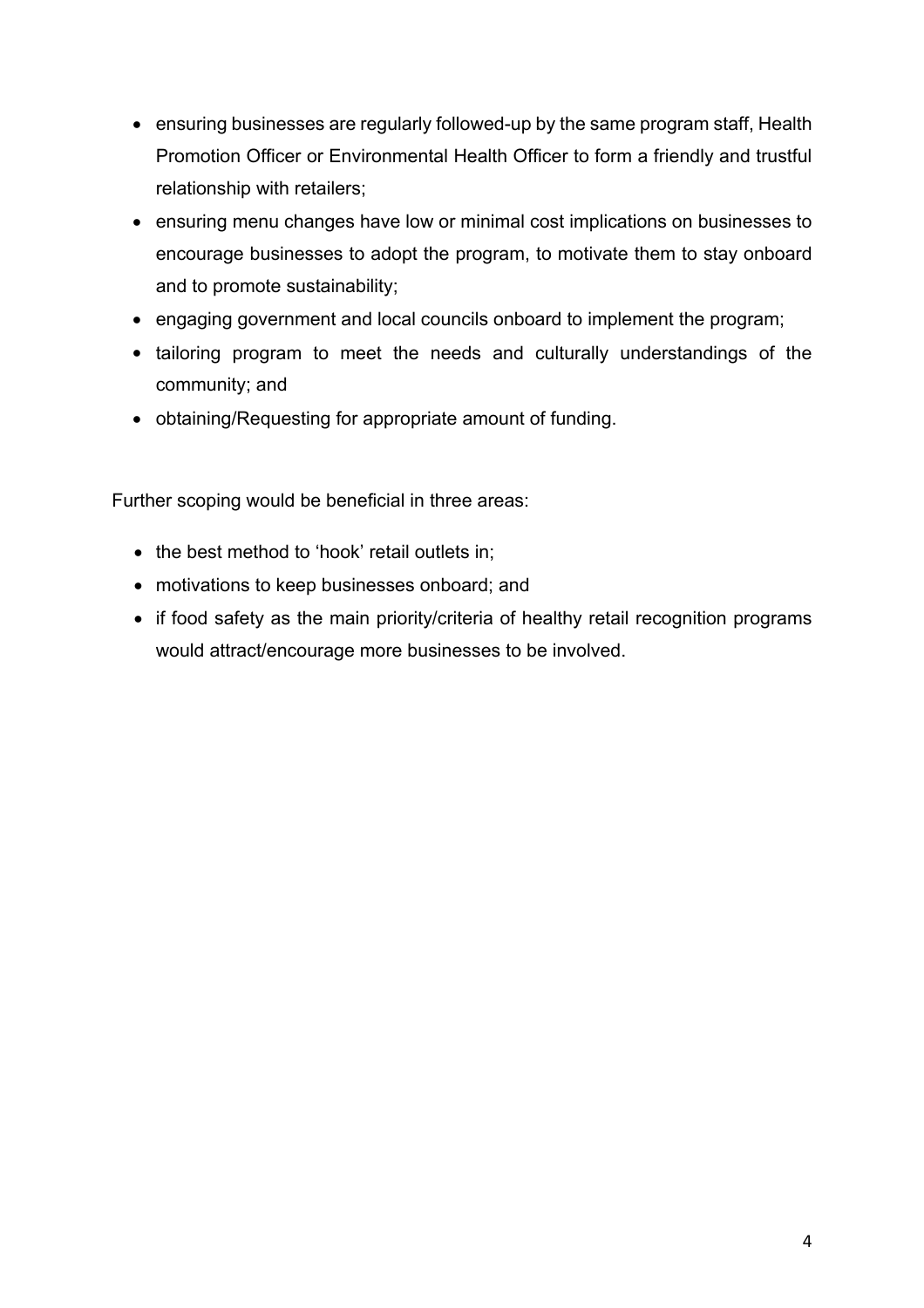### Introduction

Obesity is a major public health issue internationally as it is a major risk factor of noncommunicable diseases (NCDs), such as cardiovascular diseases (CVDs), diabetes mellitus, and some cancers. (1) These NCDs are the leading causes of global death in 2016 (2) and the risk for them increases with body mass index (BMI). (1) Globally, more than 650 million adults (13%) and over 124 million children and adolescents worldwide were obese in 2016, (1) and 41 million annual deaths (71% of all deaths) are attributable to the above-mentioned NCDs. (3) Nationally, 31.8% and 8.0% of Victorian adults and children were obese respectively in 2017-18 (4) and 320,200 (5.1%), 311,000 (5.0%) and 130,400 (2.1%) Victorians experienced CVDs, diabetes mellitus and cancer respectively. (4) Therefore, prevention is key.

A healthy diet helps to prevent obesity and its related NCDs. (3, 5) However, the global dietary patterns have changed for the worse due to greater production of processed food, swift urbanisation and lifestyle changes. (3, 5) The current dietary pattern revolves around greater consumption of food and drinks high in energy, saturated fat, added sugar and salt, and less consumption of fruit, vegetables and wholegrains, (5) which promotes obesity. (1) Such dietary pattern is no different in Victoria. (4, 6)

In Victoria, 75.6% of children and only half (51.3%) of adults met the Australia Dietary Guidelines' (ADG) recommended two daily serves of fruit, whereas only 7.2% of children and 7.8% of adults met the ADG's recommended five daily serves of vegetables. (4) On a daily basis, 5.1% of children and 7.0% of adults consumed sugar sweetened beverages (SSB). (4) On average, 14.5% and 41.8% of adults did not meet the ADG's recommendations for alcohol consumption, whereby they consumed more than two standard drinks daily and more than four standard drinks on one occasion in the past year respectively. (4) Furthermore, approximately one-third (35%) of Victorians' daily energy were obtained from discretionary foods, with that of adults and children being 34% and 38% respectively. (6) It is therefore of no surprise that one of the focus areas of the Victorian state government's Public Health and Wellbeing Plan 2019-2023 is to increase healthy eating in an attempt to reduce Victorians' disease burden (7, 8) and lessen the financial burden on the health system. (9)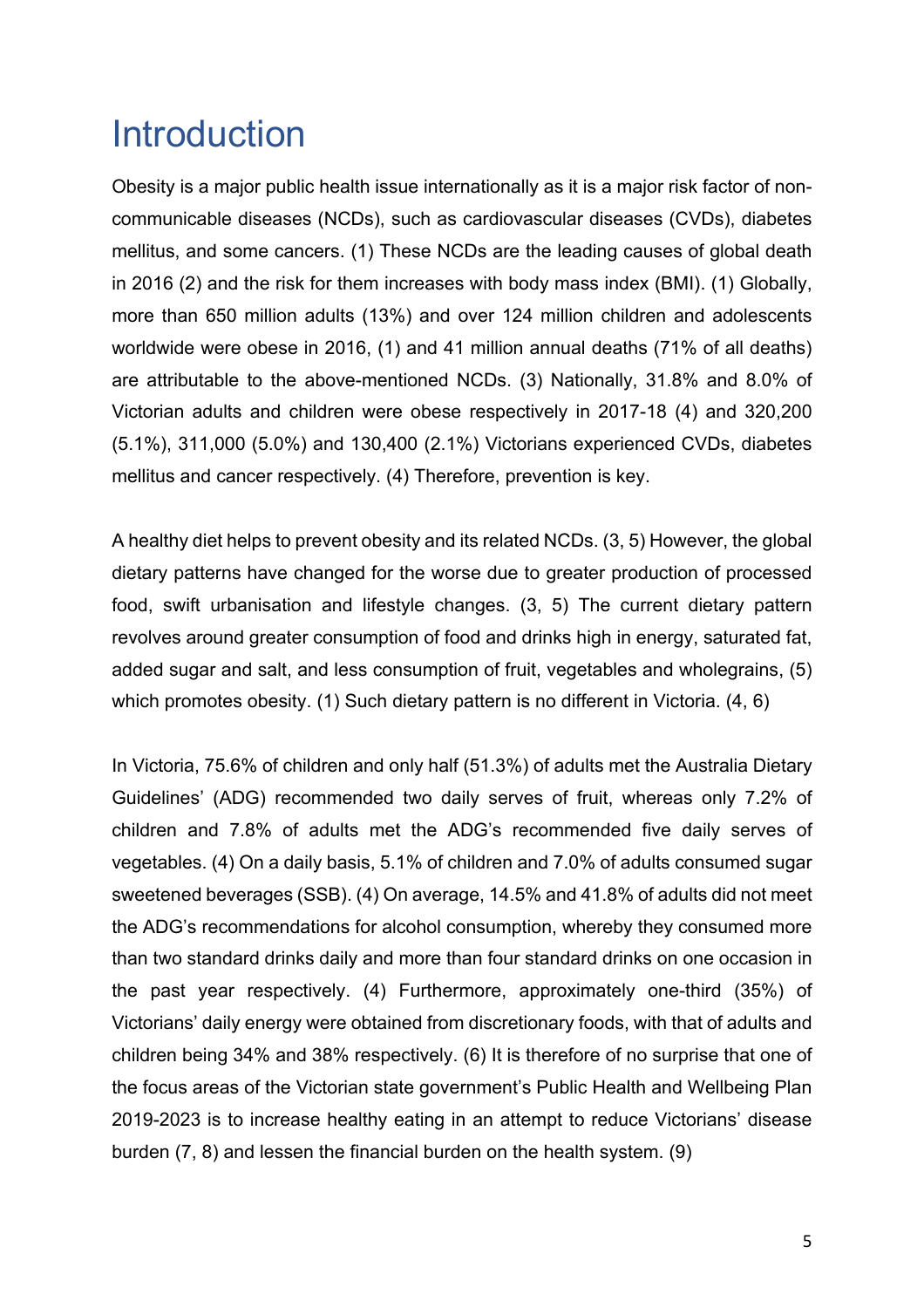Eating out is one for the largest industries in Australia because eating out at restaurants, fast food outlets and cafes is a tradition. (10) Australians are eating out two to three times weekly, which equates to at least 50 million and 2.5 billion meals out weekly and annually respectively. (10) On average, eating out attributes to \$94 in each Australian household, totalling up to \$45 billion annually. (10) In addition, with increased convenience of food delivery mobile applications and/or websites and fast food drive-throughs, take-out consumption will inevitably increase. Therefore, it is crucial to target these retail outlets, which are providing the food regularly consumed by Australians, to include healthier options in their menus.

Although many health promotion frameworks and guidelines have been developed for retail outlets, it has been challenging to persuade retailers to adopt these frameworks and guidelines. To address this, several healthy retail recognition schemes/awards/programs have been designed to motivate retailers to provide healthier menu options. Through literature analyses of government schemes, past and current evaluation reports, and interviews with stakeholders, this report aims to explore the success factors, barriers, incentives and motivation factors of different national and international recognition programs so as to inform the identification of the best practice guidelines for a successful healthy retail recognition program in Victoria.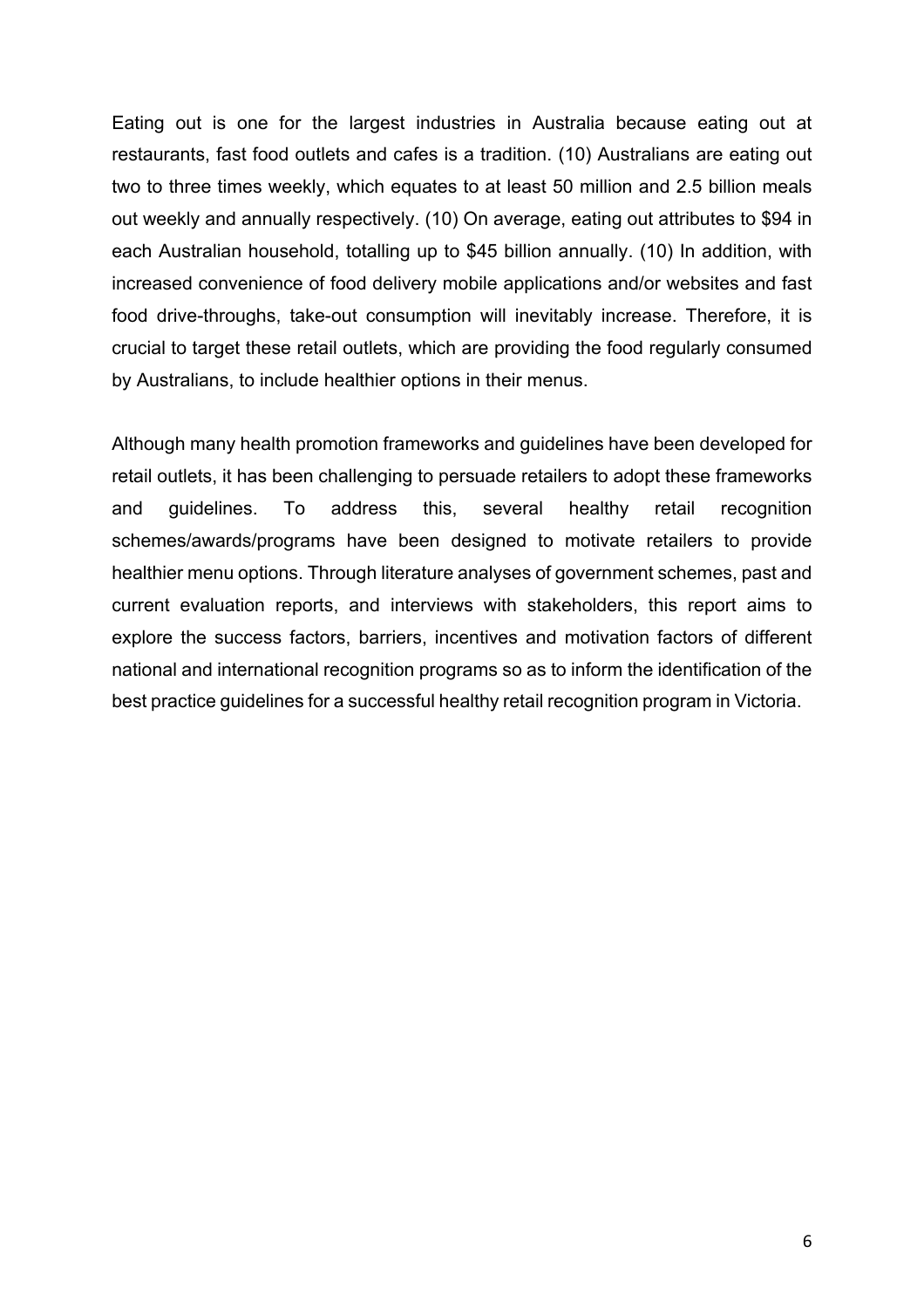## **Methods**

#### Literature review

For the purposes of this report, "healthy food retail recognition" is defined as a public acknowledgement of a retail outlet that has demonstrated the provision and promotion of healthier foods and drinks to its clientele and/or community. With a focus on specific retailers, "retail outlet" is defined in this report as places which allow the general public to purchase packaged, ready-made or cooked foods to be eaten on or off the premises. The included and excluded settings are summarised in Table 1.

Table 1. Included and excluded "retail outlet" settings in this report.

| <b>Included settings</b>                   | <b>Excluded settings</b> |
|--------------------------------------------|--------------------------|
| Cafes<br>$\bullet$                         | Supermarkets             |
| • Restaurants                              | Corner stores            |
| Fast food<br>$\bullet$                     | Early years<br>$\bullet$ |
| • School canteens                          |                          |
| <b>Kiosks</b><br>$\bullet$                 |                          |
| Hospitals<br>$\bullet$                     |                          |
| Sports and recreation centres<br>$\bullet$ |                          |

A literature search of eight electronic databases, Academic Search Complete, Business Source Complete, CINAHL Complete, Global Health, Health Source-Consumer Edition, Health Source-Nursing/Academic Edition, MEDLINE Complete and APA PsychInfo, was conducted on 20 August 2020. Keywords used for the searches consisted of three concepts, namely healthy, retail and recognition program (Table 2). Filters applied included full text, published between 2010 and 2020, peer reviewed journals and published in English.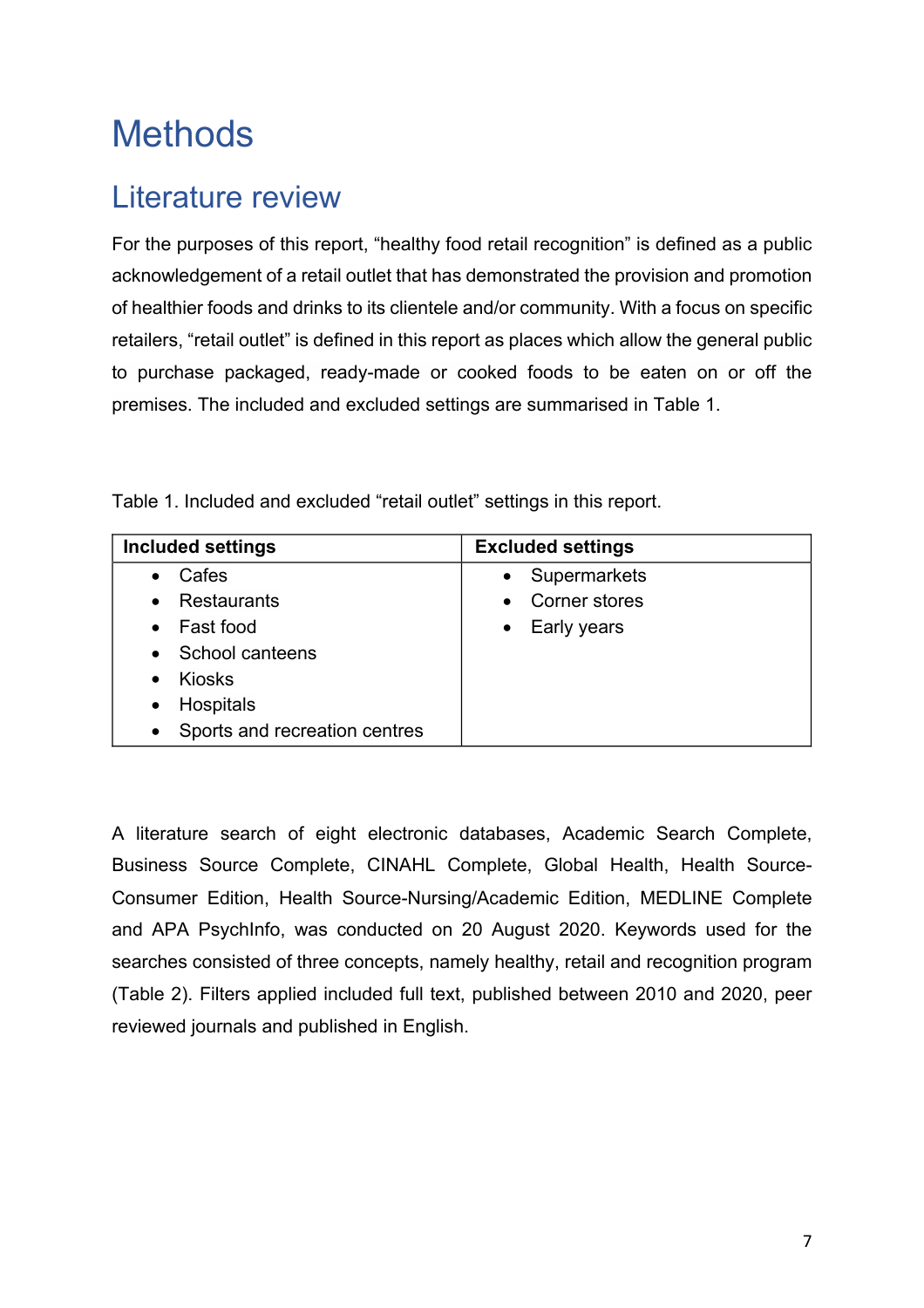Table 2. Keywords used for database searches.

| Concept                | <b>Keywords</b>                                                                                                                                                                             |
|------------------------|---------------------------------------------------------------------------------------------------------------------------------------------------------------------------------------------|
| Healthy                | Health*, nutrition, nutritious                                                                                                                                                              |
| Retail                 | Retail*, shop*, canteen*, kiosk*, restaurant*, hospital*, café*,<br>cafeteria, "fast food*", takeaway, takeout, quick service<br>restaurants, "sport* and recreation* cent*"                |
| Recognition<br>program | "recognition program*", "recognition schem*", "recognition<br>award*", "achiev* program*", "achiev* award*", "achiev* schem*",<br>"award* program*", "award* schem*", "voluntary agreement" |

#### Healthy retail recognition programs

Names of past and/or existing healthy retail recognition programs were identified through the Nourish Network Healthy Retail Promotion Action Group and relevant stakeholders. Programs were excluded if they did not meet the "retail outlet" definition and did not provide any recognition or incentives for retailers to sell healthier food and/or drinks (Appendix 1).

#### Stakeholders' interviews

Stakeholders were emailed to assess their interests in participating in a 45 to 60 minutes interview. Once interest was expressed, a Zoom invitation was sent out to the stakeholders. During the interview, basic characteristics, rationale, success, barriers and incentives of the healthy retail recognition program were explored. The interview was recorded, and the audio recording was emailed to the interviewees within a week from the interview.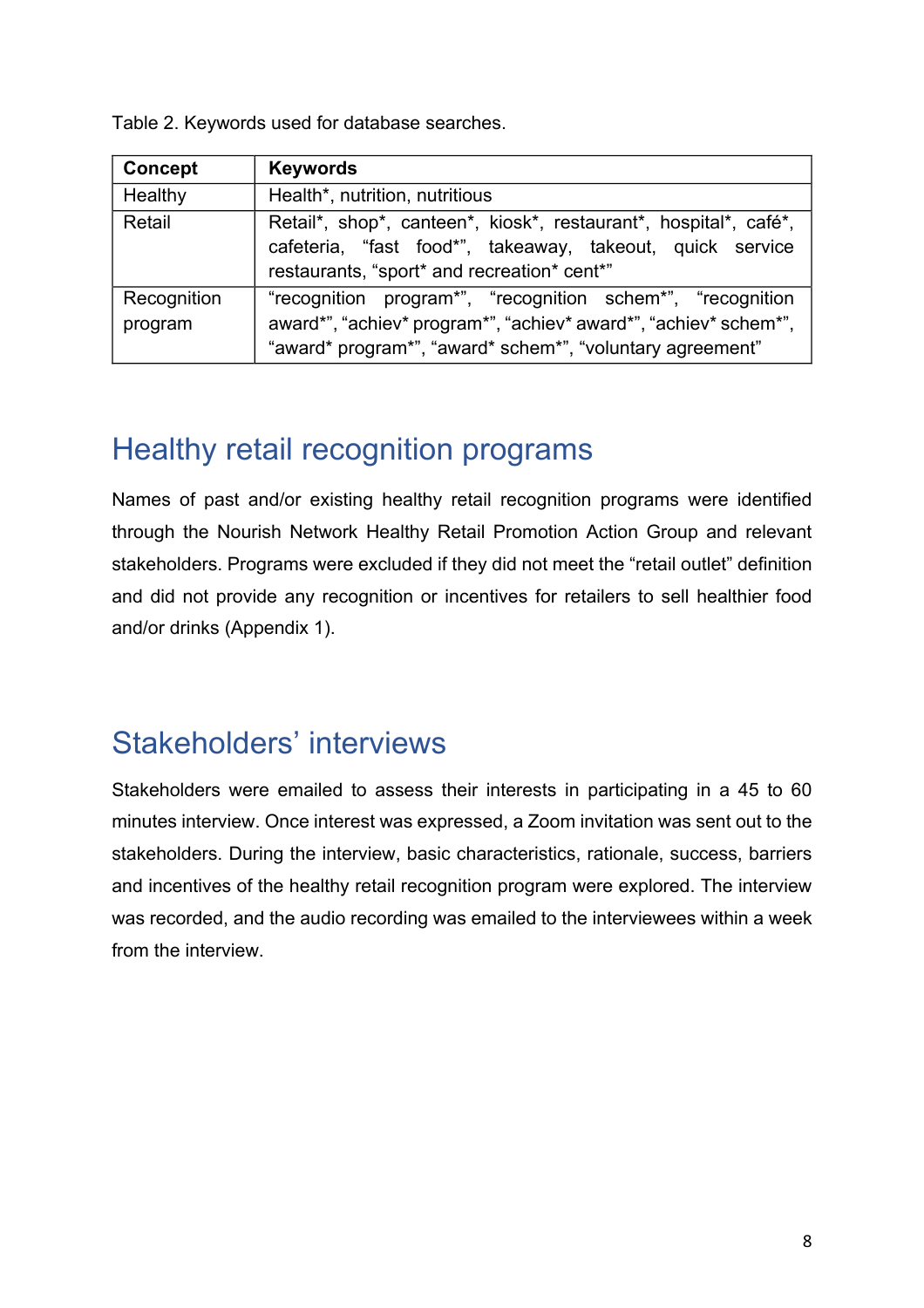### **Results** Literature review

In total, 136 publications were identified through the electronic database searches. After 55 publications were removed as duplicates, the remaining 81 publications were screened by title and abstract. All 81 publications were excluded as they did not meet the inclusion criteria of this report. Apart from the electronic database searches, two publications were identified via Google Scholar. (11, 12)



Figure 1. Literature search process.

#### Healthy retail recognition programs

A total of 19 recognition programs were identified, of which 10 were included in this report and only four were interviewed (Figure 2). The basic characteristics and summary of the included recognition programs are consolidated in Appendix 2 and Table 3, respectively.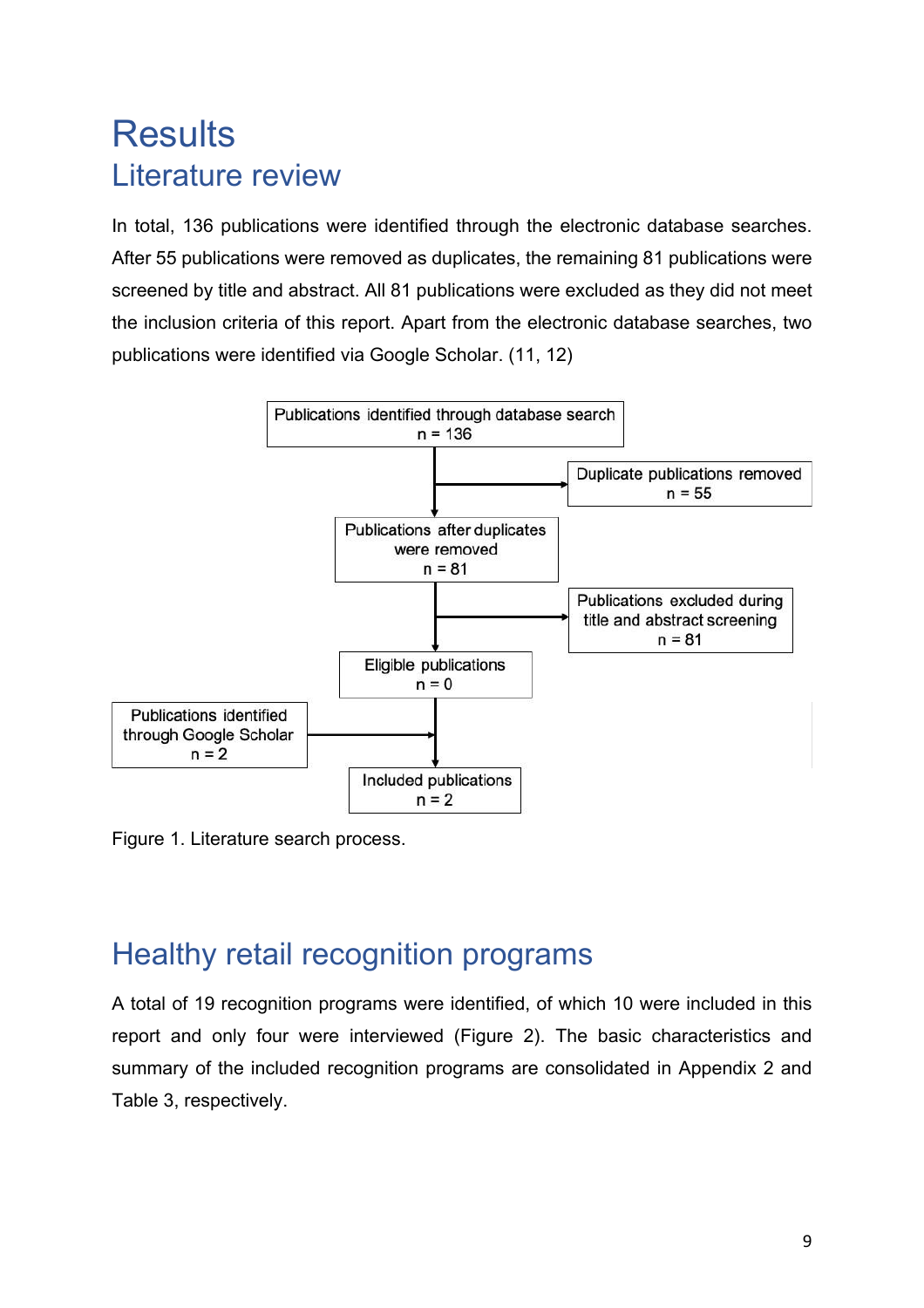

Figure 2. Identification process of recognition programs.

#### Stakeholders' interviews

Through the four interviews conducted, successes factors, key barriers, incentives and motivational factors of the programs were explored (Table 4).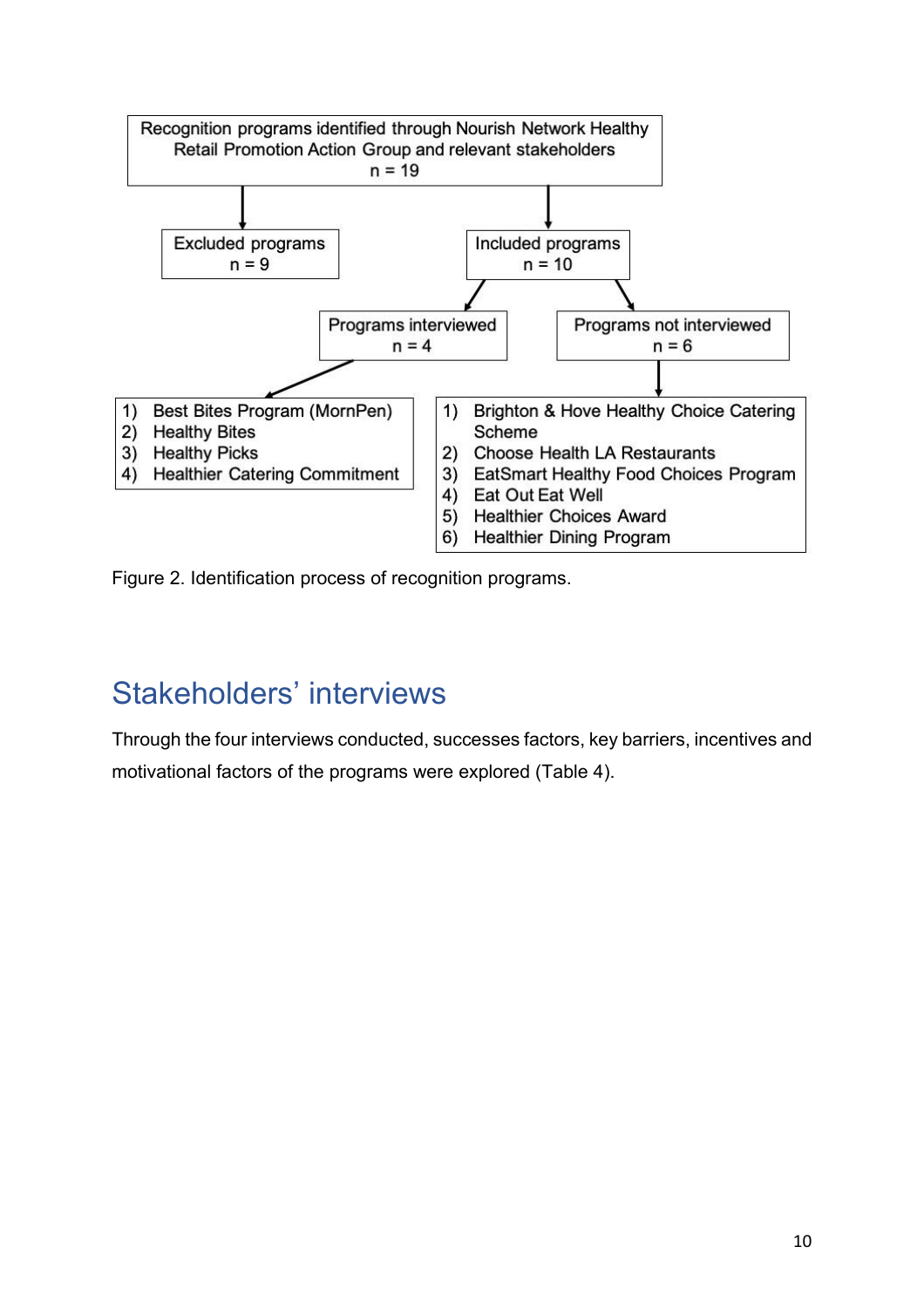Table 3. Overview of included recognition programs.

| Program                     | <b>Summary</b>                                 | <b>Criteria</b>                         | <b>Incentives</b>                       |
|-----------------------------|------------------------------------------------|-----------------------------------------|-----------------------------------------|
| <b>Bites</b><br><b>Best</b> | Recognises the most outstanding local          | At least 95% food safety/hygiene rating | Best Bites certificate and window<br>1) |
| Program                     | food businesses in the areas of food           |                                         | display                                 |
| (MornPen)                   | safety, healthy eating, sustainability,        |                                         | 2) Recognition at Best Bites events     |
| (13,<br>interview           | reduction of tobacco/alcohol, and access       |                                         | (e.g. Best Bites Awards)                |
| conducted<br>on             | and inclusion                                  |                                         | 3) Free promotion or publicity          |
| 27<br>August                |                                                |                                         | through the Best Bites Food             |
| 2020)                       |                                                |                                         | Guide, which is updated regularly       |
|                             |                                                |                                         | and annually for the electronic         |
|                             |                                                |                                         | and printed versions respectively       |
| &<br><b>Brighton</b>        | opportunities<br>Aims<br>to<br>increase<br>for | Businesses must be registered in<br>1)  | 1) Certificate                          |
| Healthy<br>Hove             | customers to make healthier choices by         | <b>Brighton &amp; Hove</b>              | 2) Can use Healthy Choice logo in       |
| Choice                      | promoting, supporting and rewarding food       | 2) Food Hygiene Rating Scheme 3+        | publicity                               |
| Catering                    | businesses to use healthier cooking            | 3) Fresh preparation of dishes using    | 3) Free publicity<br>Council's<br>on    |
| Scheme                      | methods and ingredients                        | unprocessed<br>ingredients<br>and       | website.                                |
| (14)                        |                                                | reducing amount of salt, sugar and      | 4) Free promotional materials           |
|                             |                                                | saturated fat used                      | Free advice, training and support<br>5) |
|                             |                                                | 4) Purchase ingredients that are        | (e.g. free nutrition workshops and      |
|                             |                                                | seasonal<br>local,<br>and<br>more       | guidance, give information about        |
|                             |                                                | sustainable, contain no or less         | local suppliers which makes it          |
|                             |                                                | added salt and sugar, and trans fat     | easier<br>healthy<br>to<br>choose       |
|                             |                                                | free                                    | ingredients)                            |
|                             |                                                | 5) Use healthier cooking methods        |                                         |
|                             |                                                | 6) Offer healthier toppings or sides    |                                         |
|                             |                                                | and smaller portion sizes               |                                         |
|                             |                                                | 7) Availability of healthier<br>drink   |                                         |
|                             |                                                | options (e.g. unsweetened, low          |                                         |
|                             |                                                | sugar, no sugar, free tap water)        |                                         |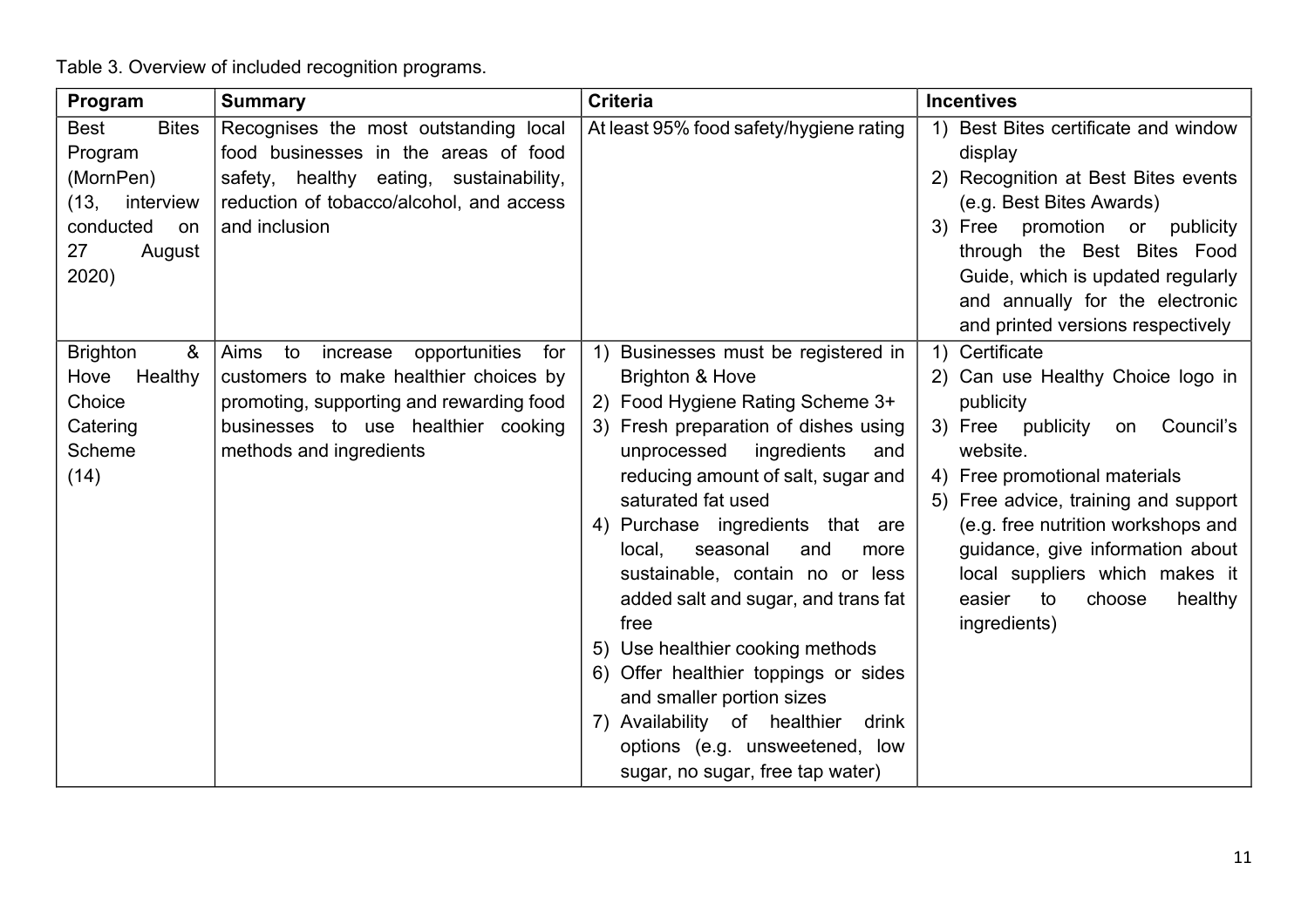|                                                           |                                                                                                                                                                                                                                                                                                                                                                                                                                                     | 8) Healthier options are promoted,<br>prominently<br>displayed<br>and<br>reasonably priced                                                                                                                                                                                                                     |                                                                                                                                                                                                                                                            |
|-----------------------------------------------------------|-----------------------------------------------------------------------------------------------------------------------------------------------------------------------------------------------------------------------------------------------------------------------------------------------------------------------------------------------------------------------------------------------------------------------------------------------------|----------------------------------------------------------------------------------------------------------------------------------------------------------------------------------------------------------------------------------------------------------------------------------------------------------------|------------------------------------------------------------------------------------------------------------------------------------------------------------------------------------------------------------------------------------------------------------|
| Choose Health<br>LA<br><b>Restaurants</b><br>(12, 15)     | Aims for local restaurants in LA Country to<br>provide healthier options                                                                                                                                                                                                                                                                                                                                                                            | Offer reduced-sized portions that<br>$\left( \begin{matrix} 1 \end{matrix} \right)$<br>are at least 1/3 smaller than full-<br>size items<br>2) Provide free chilled drinking<br>3) Healthier kids' meals (at selected<br>restaurants<br>where<br>they<br>are<br>offered)                                       | 1) Official<br>Health<br>Choose<br>LA<br><b>Restaurants decal</b><br>2) Free<br>in-store<br>promotional<br>materials<br>3) Free on-site assistance from<br>Choose Health LA Restaurants<br>program staff to implement menu<br>changes from start to finish |
| Eat<br>Out<br>Eat<br>Well<br>(16)                         | Based on a Bronze, Silver and Gold<br>system, all types of catering establishment<br>catering for the general public are scored<br>on the type of food on offer, cooking<br>methods, and how meals are promoted to<br>customers. The higher the score, the<br>higher level. However, to obtain a Gold<br>Award, key members of staff usually need<br>undertake<br>form<br>of<br>some<br>to<br>accredited/recognised<br>training<br>in<br>nutrition. | 1) Food Standards Agency<br>food<br>hygiene rating scheme score of 3<br>2) Make changes to food preparation<br>according to the award conditions,<br>where required<br>3) Provide and promote healthier<br>choices<br>the<br>menu<br>in<br>establishment, where appropriate                                    | 1) Award with 2-year validity<br>2) Free publicity in local authority<br>and publications<br>3) Have the right to use the Eat Out<br>Eat Well award logo on stationery,<br>menus headings and promotional<br>boards and displays                           |
| EatSmart<br>Healthy<br>Food<br>Choices<br>Program<br>(17) | Aims to increase access to nutritious food<br>within the Knox community by helping<br>local food service type businesses modify<br>their menus and meals                                                                                                                                                                                                                                                                                            | 1) Food service type business (e.g.<br>one whose primary business is the<br>preparation of food for immediate<br>consumption; excludes school<br>canteens, childcare and<br>aged<br>care/hospital services)<br>Minimum score of 90% on food<br>2)<br>safety assessment component of<br><b>EatSmart Program</b> | Reported long term profitability,<br>1)<br>minimal<br>negative<br>consumer<br>feedback and increased customer<br>pool                                                                                                                                      |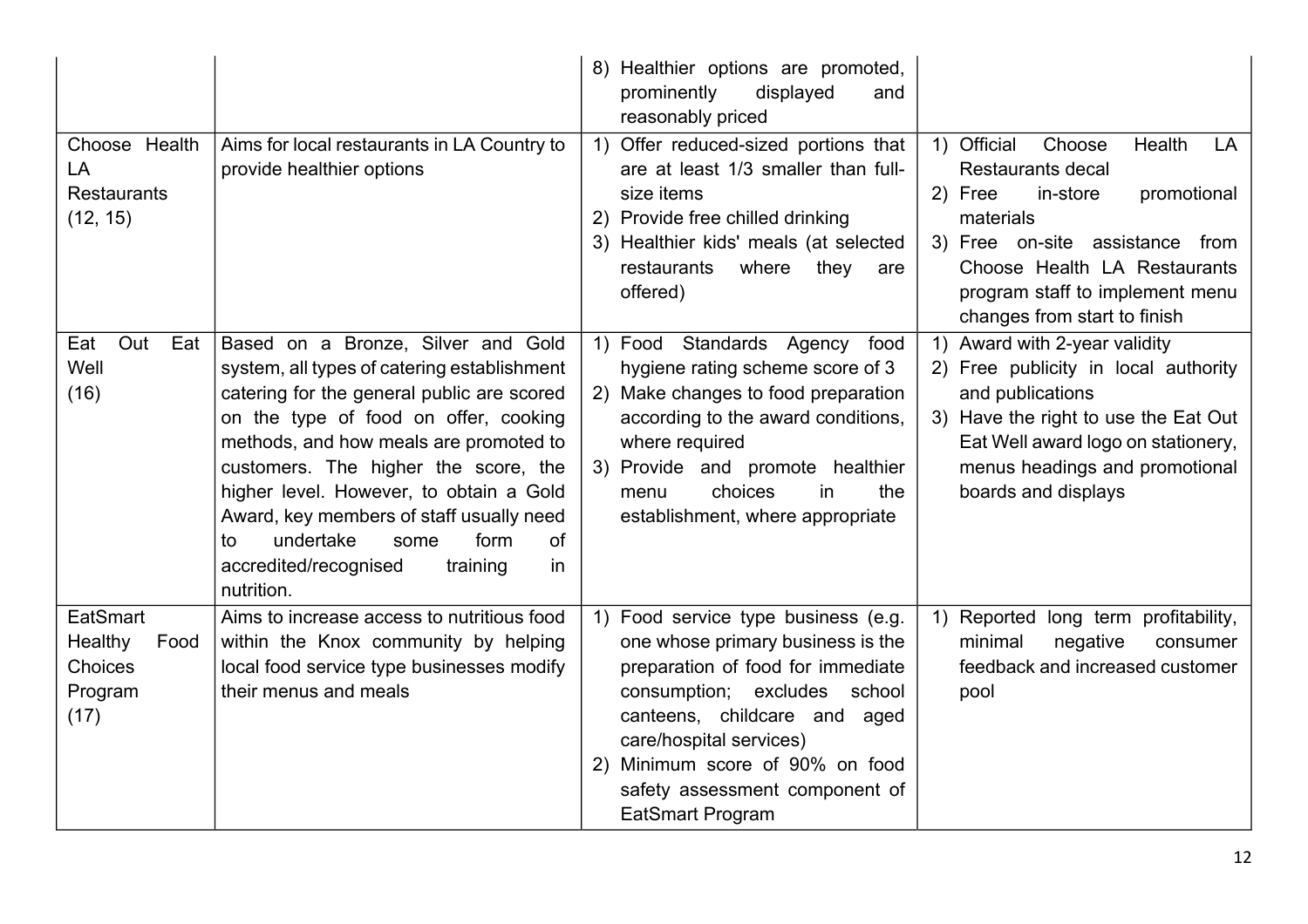|                                                                                                                                 |                                                                                                                                                         | 3) Obtain the minimum number of<br>items in each of the criteria: Salt,<br>fat, sugar category, fruits and<br>vegetables, and portion control<br>category                                                                                                                                                                                                                                                                                                         |                                                                                                 |
|---------------------------------------------------------------------------------------------------------------------------------|---------------------------------------------------------------------------------------------------------------------------------------------------------|-------------------------------------------------------------------------------------------------------------------------------------------------------------------------------------------------------------------------------------------------------------------------------------------------------------------------------------------------------------------------------------------------------------------------------------------------------------------|-------------------------------------------------------------------------------------------------|
| Healthier<br>Catering<br>Commitment<br>(HCC)<br>(11,<br>18,<br>interview<br>conducted<br><sub>on</sub><br>25<br>August<br>2020) | Helps businesses make simple, small and<br>affordable changes to the way food is<br>prepared and served                                                 | 1) Food Hygiene Rating Scheme<br>score of 3 or above<br>2) Commit to at least 8 of 25 criteria,<br>with 4 essential criteria for every<br>business operator<br>food<br>e.g.)<br>reduce saturated fat, salt and<br>sugar, and offer smaller portions)<br>and 3 additional "frying essential<br>criteria" for business operators that<br>deep fat fry (e.g. optimum<br>temperature of cooking oil at<br>175°C, excess fat drained and<br>proper maintenance of oil) | 1) Free publicity<br>2) Free nutritional<br>advice<br>from<br>qualified nutritionists           |
| Healthier<br><b>Choices Award</b><br>(19)                                                                                       | Aims to give customers the option to eat<br>healthier food by helping businesses<br>make a few simple changes to the way<br>food is prepared and cooked | 1) Hygiene rating of 3 or above<br>2) Reduce saturated fat and avoid<br>deep fat frying<br>3) Reduce salt usage<br>4) Offer smaller portion sizes for<br>children and adults<br>5) Increase use of fruit, vegetables<br>and whole grains in menu items<br>6) Promote healthier food and drink<br>options                                                                                                                                                          | 1) Certificate and window sticker<br>2) One-to-one<br>support<br>from<br>dedicated nutritionist |
| <b>Healthier Dining</b><br>Programme<br>(20)                                                                                    | Aims to give Singaporeans healthier food<br>options when eating out by making lower<br>calorie meals, meals prepared with                               | 1) Any F&B business registered and<br>operating in Singapore; OR F&B<br>businesses (part of the same                                                                                                                                                                                                                                                                                                                                                              | <b>Distinctive</b><br>Healthier<br>Choice<br>1)<br>Identifiers                                  |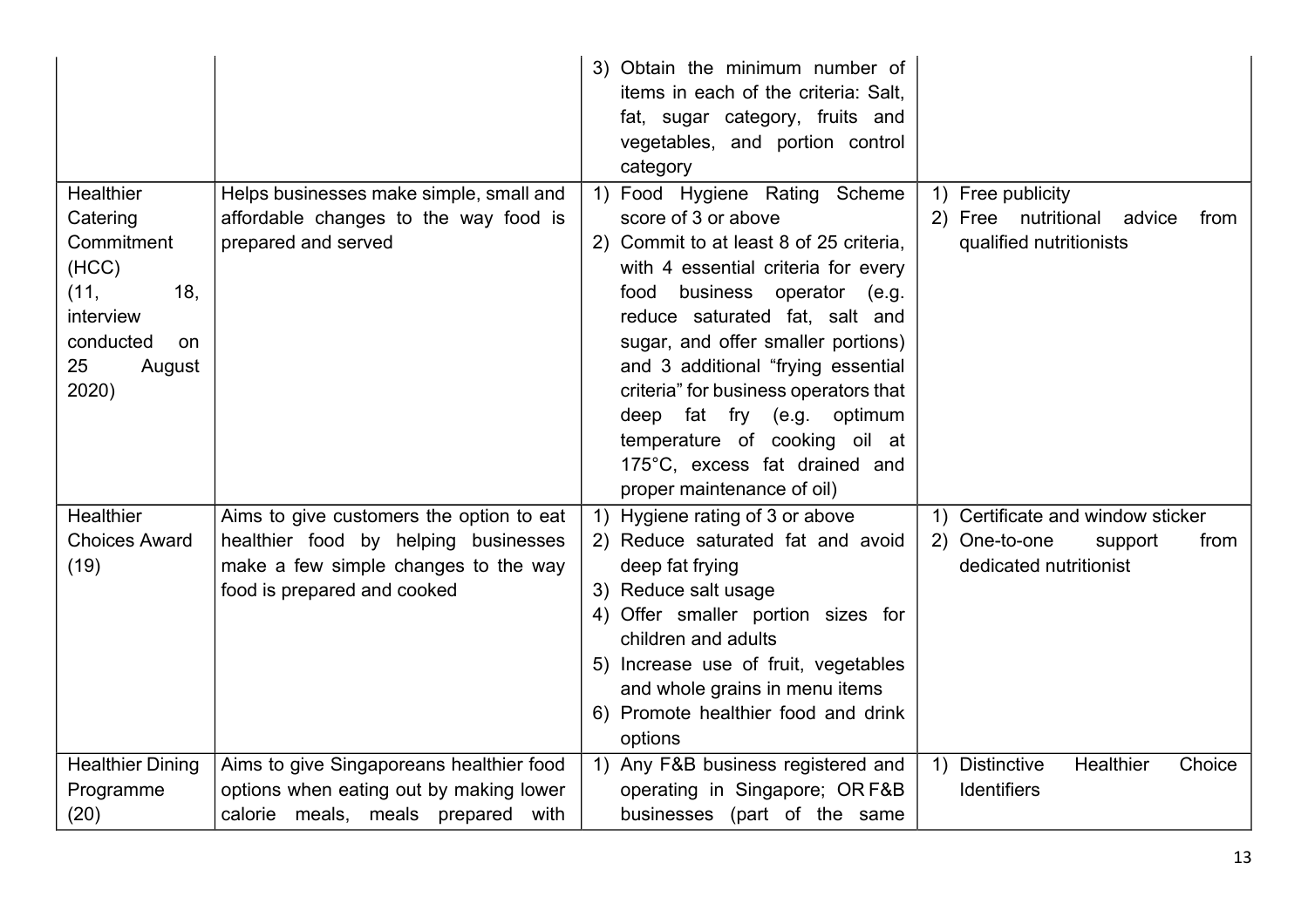|                                                                                              | healthier ingredients (e.g. wholegrain<br>staples) and reduced-sugar beverages<br>and water a prominent part of the menu<br>offerings at all food and beverage (F&B)<br>companies registered and operating in<br>Singapore                           | F&B<br>companies)<br>group<br>of<br>registered<br>operating<br>and<br>in<br>Singapore<br>2) Submit monthly sales volume data<br>of the endorsed dishes and drinks<br>to Health Promotion Board (HPB)<br>3) Provide at least 1 "lower in<br>calories" food type (e.g. less than<br>500 calories), and/or use healthier<br>ingredients<br>offering<br>(e.g.<br>wholegrain options and/or use<br>healthier oil); whereas drink stalls<br>need to promote<br>lower-sugar<br>drinks and cut fruits. | 2) Up to S\$6,000 for businesses to<br>point-of-sale<br>enhance<br>their<br>systems<br>to<br>auto-generate<br>customised reports to track their<br>sales and for submission<br>3) Healthier<br>Grant:<br>Dining<br>Reimbursement of up to 80% of<br>the Qualifying Costs actually<br>incurred, up to the approved grant<br>amount<br>4) Healthier<br>Dining<br>Innovation<br>funding scheme: Up to S\$5,000 is<br>provided for F&B operators to<br>take their first step towards<br>capability upgrading in four areas<br>(e.g. research and development,<br>purchase of healthier ingredients,<br>culinary training, and recipe<br>reformulation) |
|----------------------------------------------------------------------------------------------|------------------------------------------------------------------------------------------------------------------------------------------------------------------------------------------------------------------------------------------------------|------------------------------------------------------------------------------------------------------------------------------------------------------------------------------------------------------------------------------------------------------------------------------------------------------------------------------------------------------------------------------------------------------------------------------------------------------------------------------------------------|----------------------------------------------------------------------------------------------------------------------------------------------------------------------------------------------------------------------------------------------------------------------------------------------------------------------------------------------------------------------------------------------------------------------------------------------------------------------------------------------------------------------------------------------------------------------------------------------------------------------------------------------------|
| <b>Healthy Bites</b><br>22,<br>(21,<br>interview<br>conducted<br>on<br>21<br>August<br>2020) | Aims to increase availability of healthy<br>food by educating café staff (including<br>chefs and managers or owners) about<br>healthy food choices and by increasing<br>the number and visibility of healthy food<br>options in local food retailers | least three Healthy<br><b>Bites</b><br>1) At<br>approved options (e.g. low in<br>saturated fat and salt, high in fibre<br>and must contain at least one<br>serving of vegetables or fruit)<br>2) Meet general venue criteria that<br>promote healthier ingredients and<br>environments                                                                                                                                                                                                         | Healthy Bites stickers on menus<br>$\left( \begin{matrix} 1 \end{matrix} \right)$<br>2) Free publicity by Cardinia Shire<br>Council (e.g. Facebook page,<br>website)                                                                                                                                                                                                                                                                                                                                                                                                                                                                               |
| <b>Healthy Picks</b><br>(23,<br>interview<br>conducted<br>on                                 | Aims to support people in the Yarra<br>Ranges to make healthy choices when<br>dining in local food outlets by increasing                                                                                                                             | At least three Healthy Picks approved<br>meals (e.g. contain at least two serves<br>of vegetables or make up at least 50%                                                                                                                                                                                                                                                                                                                                                                      | 1) Healthy Picks stickers on menus<br>2) 'Table talker' menu<br>3) A4 menu display holder at the<br>cashier                                                                                                                                                                                                                                                                                                                                                                                                                                                                                                                                        |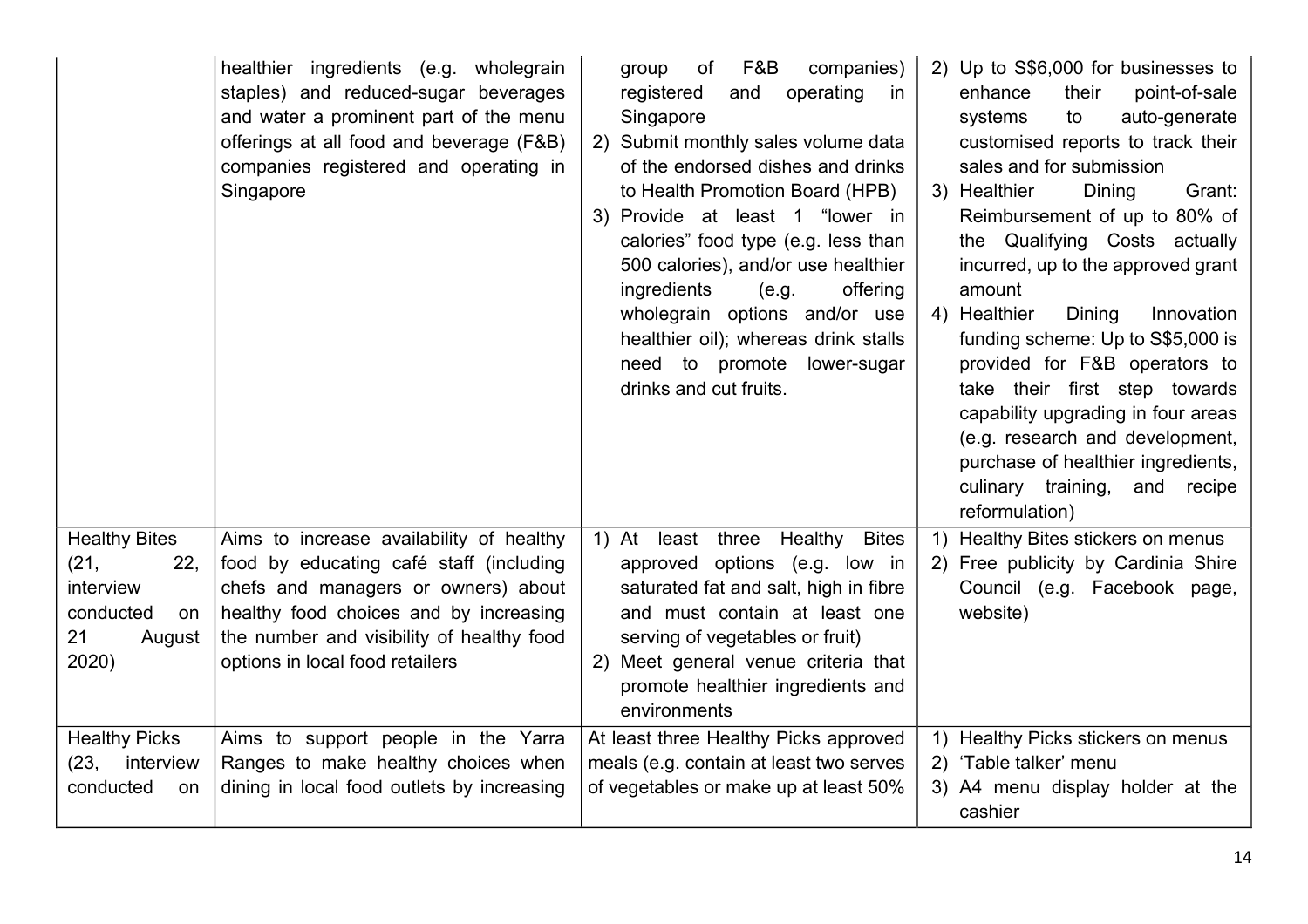| -28   | August | availability and visibility of healthy food   of the dish, high in fibre, low in sugar |                                      | 4) Venue posters                  |
|-------|--------|----------------------------------------------------------------------------------------|--------------------------------------|-----------------------------------|
| 2020) |        | options                                                                                | and salt, and low in saturated fats) | 5) Active publicity through local |
|       |        |                                                                                        |                                      | health organisations,<br>program  |
|       |        |                                                                                        |                                      | partners and social media         |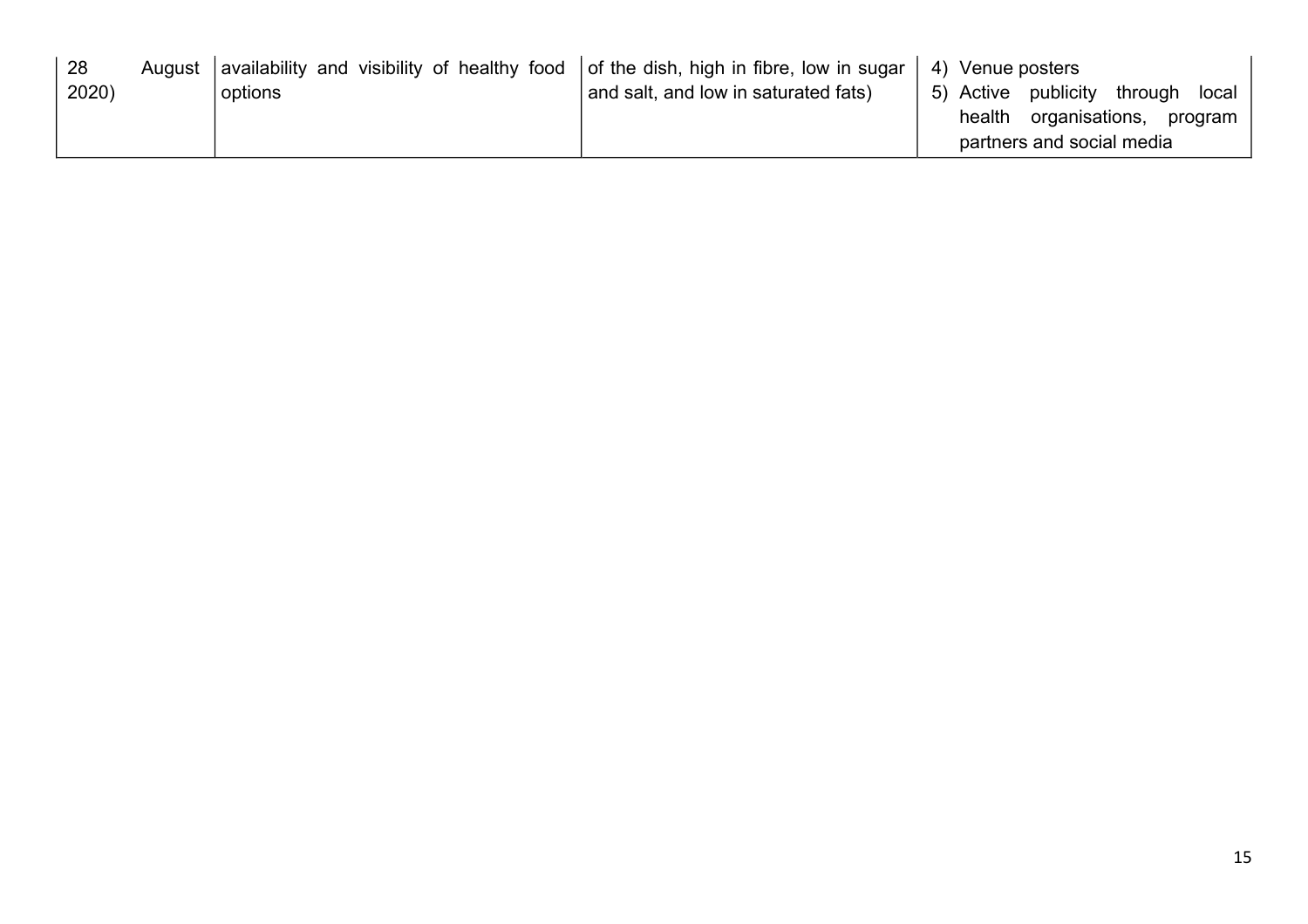Table 4. Summary of interview findings.

| Program              | <b>Key successes</b>                   | <b>Key barriers</b>                                                      | <b>Incentives</b>               | <b>Motivational factors</b> |
|----------------------|----------------------------------------|--------------------------------------------------------------------------|---------------------------------|-----------------------------|
| <b>Bites</b><br>Best | 1) Built on community's interest in    | Challenging to promote<br>$\left( \begin{matrix} 1 \end{matrix} \right)$ | 1) Free program to join,        | 1) Cost-saving              |
| Program              | knowing which businesses are           | healthy eating<br>while                                                  | and<br>through<br>the           | possibility in the long     |
| (MornPen)            | because<br>food<br>safety<br>safe      | ensuring minimal cost                                                    | changes<br>made,                | run through changes         |
| (Interview           | ratings are not allowed to be          | implications                                                             | businesses may be able          | made                        |
| conducted            | published in Victoria                  | 2)<br>Time<br>consuming<br>as                                            | to save money                   | 2)<br>Ensuring              |
| 27<br>on             | Built on community's interest in<br>2) | officers need to make                                                    | Implementation<br>of<br>2)      | small/incremental           |
| August               | sustainability, which translates       | multiple<br>visits<br>per                                                | small/incremental               | changes                     |
| 2020)                | into interest in healthy eating        | outlet<br>business<br>to                                                 | changes<br>instead<br>of        | 3) Award nomination by      |
|                      |                                        | educate<br>businesses                                                    | massive changes                 | businesses                  |
|                      |                                        | one-on-one<br>and                                                        | Publicity in the Best<br>3)     | themselves<br>and/or        |
|                      |                                        | conduct assessment                                                       | <b>Bites Guides released</b>    | customers                   |
|                      |                                        | Require ambassadors<br>3)                                                | annually                        |                             |
|                      |                                        | to increase publicity of                                                 |                                 |                             |
|                      |                                        | the program due to                                                       |                                 |                             |
|                      |                                        | limited reach from a                                                     |                                 |                             |
|                      |                                        | Council's perspective                                                    |                                 |                             |
| <b>HCC</b>           | Simple and clear criteria<br>1)        | Language barriers<br>1)                                                  | Window certificate<br>1)        | Ensuring<br>1)<br>changes   |
| (Interview           | Builds on existing relationships       | Time<br>consuming<br>2)<br>as                                            | Promotion material<br>(2)<br>to | have<br>minimal<br>cost     |
| conducted            | the<br>community<br>(e.g.<br>in.       | officers<br>need<br>to                                                   | advertise business as           | implications<br>on          |
| on 25                | delivery<br>contracting<br>out<br>of   | physically<br>visit                                                      | HCC compliant.                  | businesses                  |
| August               | to<br>external<br>program              | businesses<br>several                                                    | 3) Free hygiene<br>training     | 2) Emphasise<br>on.         |
| 2020)                | organisations that already have        | times to<br>get<br>them                                                  | other<br>and<br>courses         | program's benefits          |
|                      | close ties or relationships with       | interested or onboard                                                    | courses                         |                             |
|                      | retailers; or most commonly,           | 3) Businesses are afraid to                                              | 4) Focus on promoting the       |                             |
|                      | Environmental<br>employing             | make changes because                                                     | benefits of program             |                             |
|                      | Health Officer or Public Health        | fear<br>they<br>losing                                                   | Inform businesses that<br>5)    |                             |
|                      | Officer<br>who<br>already<br>have      | customers as a result                                                    | businesses are<br>other         |                             |
|                      | existing business relationships        | Insufficient monitoring<br>4)                                            | also HCC compliant, in          |                             |
|                      |                                        | businesses'<br>of                                                        | hope<br>to<br>encourage         |                             |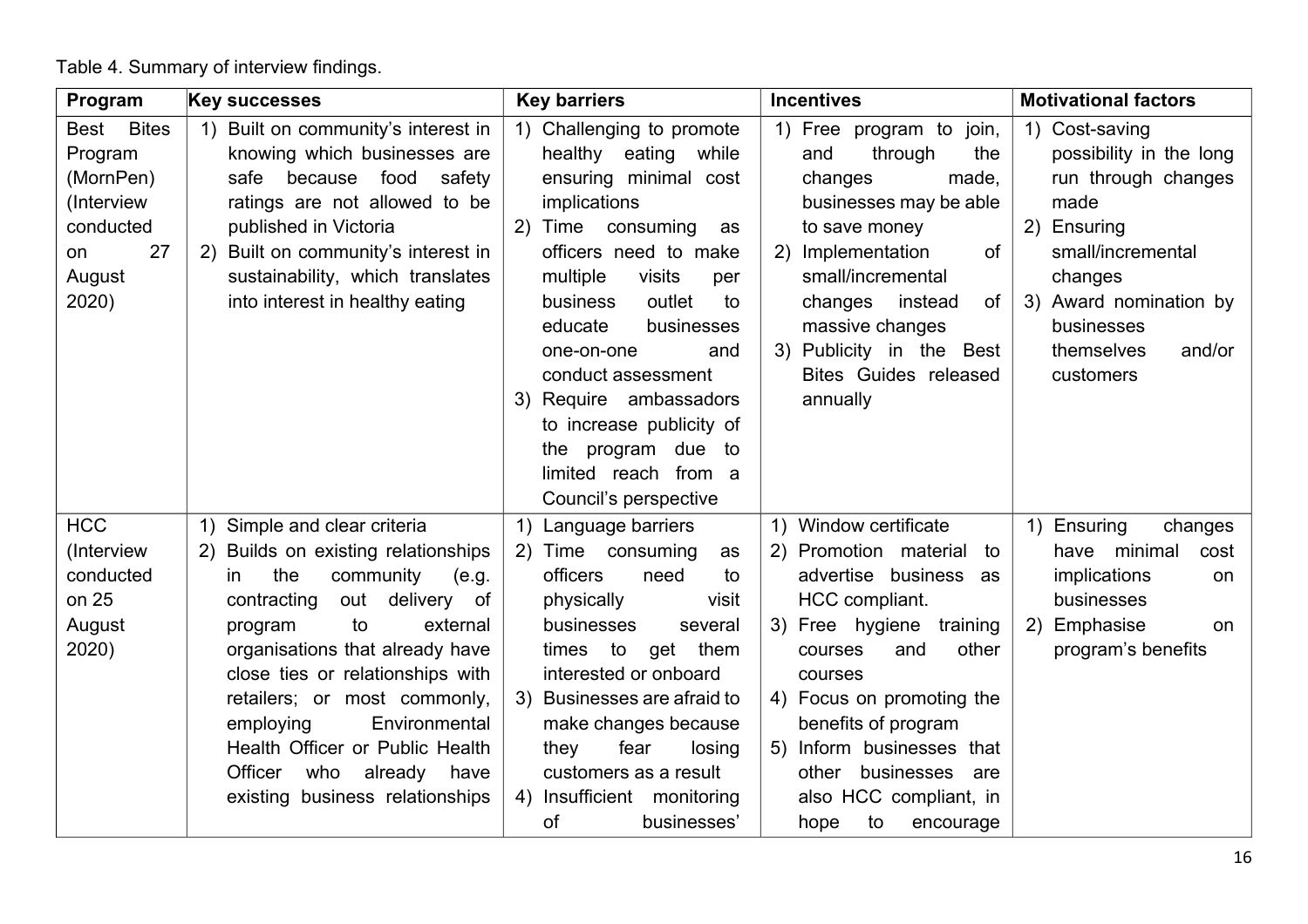|                                                                                | with the retailer to deliver the<br>program)<br>3) Flexibility, allowing program to<br>be tailored to suit community's<br>needs<br>4) Strong community of practice<br>(e.g. has a network that includes<br>local governments<br>all<br>and<br>organisations involved)<br>5) Great support from<br>higher<br>authorities                                                                                                                                                                           | compliance to criteria<br>after accreditation<br>Accreditation may<br>be<br>5)<br>misleading<br>to<br>customers<br>because<br>businesses menus may<br>still have<br>unhealthy<br>options                                                      | businesses to join the<br>program.<br>Set up taste testers for<br>6)<br>businesses (e.g. wraps<br>for children to replace<br>another unhealthy item)                                        |                                                                                                                                                                                                                                                                             |
|--------------------------------------------------------------------------------|---------------------------------------------------------------------------------------------------------------------------------------------------------------------------------------------------------------------------------------------------------------------------------------------------------------------------------------------------------------------------------------------------------------------------------------------------------------------------------------------------|-----------------------------------------------------------------------------------------------------------------------------------------------------------------------------------------------------------------------------------------------|---------------------------------------------------------------------------------------------------------------------------------------------------------------------------------------------|-----------------------------------------------------------------------------------------------------------------------------------------------------------------------------------------------------------------------------------------------------------------------------|
| Healthy<br><b>Bites</b><br>(Interview<br>conducted<br>on 21<br>August<br>2020) | 1) Trustful<br>relationship<br>built<br>between<br>businesses<br>and<br>program officer as the same<br>officer visits the businesses<br>regularly<br>2) Engaging businesses by keeping<br>it light and friendly (e.g. officers<br>do not enter outlets with a<br>checklist to mark off and leave)<br>and offering whatever support<br>required by the businesses<br>3) Simple and manageable menu<br>changes (e.g. minimum of 3<br>menu items)<br>4) Minimal cost implications of<br>menu changes | 1) Low/No<br>budget<br>for<br>implementation,<br>thereby requiring non-<br>financial<br>ways<br>to<br>incentivise businesses<br>to stay onboard<br>2) Getting businesses to<br>adopt program<br>3) Motivating businesses<br>to remain onboard | 1) Free<br>unlimited<br>and<br>Council's<br>publicity on<br>Facebook<br>page<br>and<br>website<br>2) Healthy Bites signage<br>on door and/or window<br>3) Healthy Bites sticker on<br>menus | 1) Keeping relationships<br>and<br>conversations<br>light with businesses<br>2) Using<br>simple ideas<br>and<br>language<br>in<br>education materials<br>3) Being<br>clear<br>and<br>upfront<br>that<br>menu<br>changes are simple<br>and have minimal cost<br>implications |
| Healthy<br><b>Picks</b><br>(Interview<br>conducted                             | 1) Relationship building<br>Social media publicity<br>2)<br>3) Tapped<br>on<br>local<br>business<br>networks                                                                                                                                                                                                                                                                                                                                                                                      | intensive<br>1) Resource<br>(e.g. time, money)<br>2) Distance                                                                                                                                                                                 | Local business network<br>$\left( \begin{matrix} 1 \end{matrix} \right)$<br>2) Free publicity (e.g. social<br>media, recognition from<br>local council)                                     | 1) Post Healthy Picks<br>pictures online<br>2) Generate excitement                                                                                                                                                                                                          |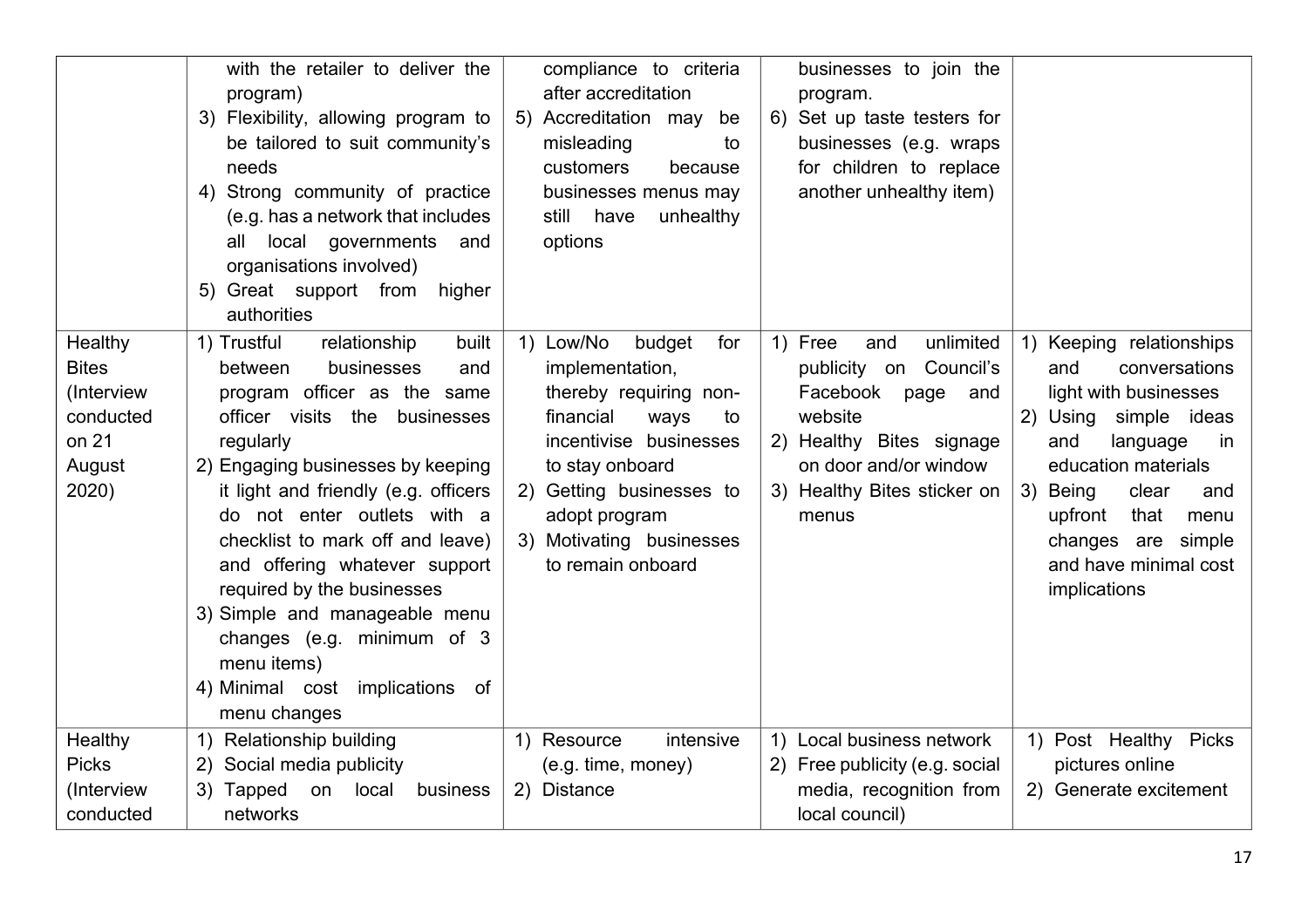| on 28  | 4) Small and manageable menu | 3) Cultural,<br>language         | 3) Customers<br>gift<br>given  | stakeholder<br>3)<br>Use |
|--------|------------------------------|----------------------------------|--------------------------------|--------------------------|
| August | changes                      | and/or<br>knowledge              | cards to spend back at         | and<br>engagement        |
| 2020)  |                              | barriers                         | participating cafes            | skills<br>people<br>to   |
|        |                              | with<br>Did<br>work<br>not<br>4) | Healthier food items are<br>4) | emphasise program's      |
|        |                              | Council                          | price comparable               | benefits                 |
|        |                              | 5) Social media publicity        |                                |                          |
|        |                              | Transient<br>nature<br>6)<br>0f  |                                |                          |
|        |                              | businesses                       |                                |                          |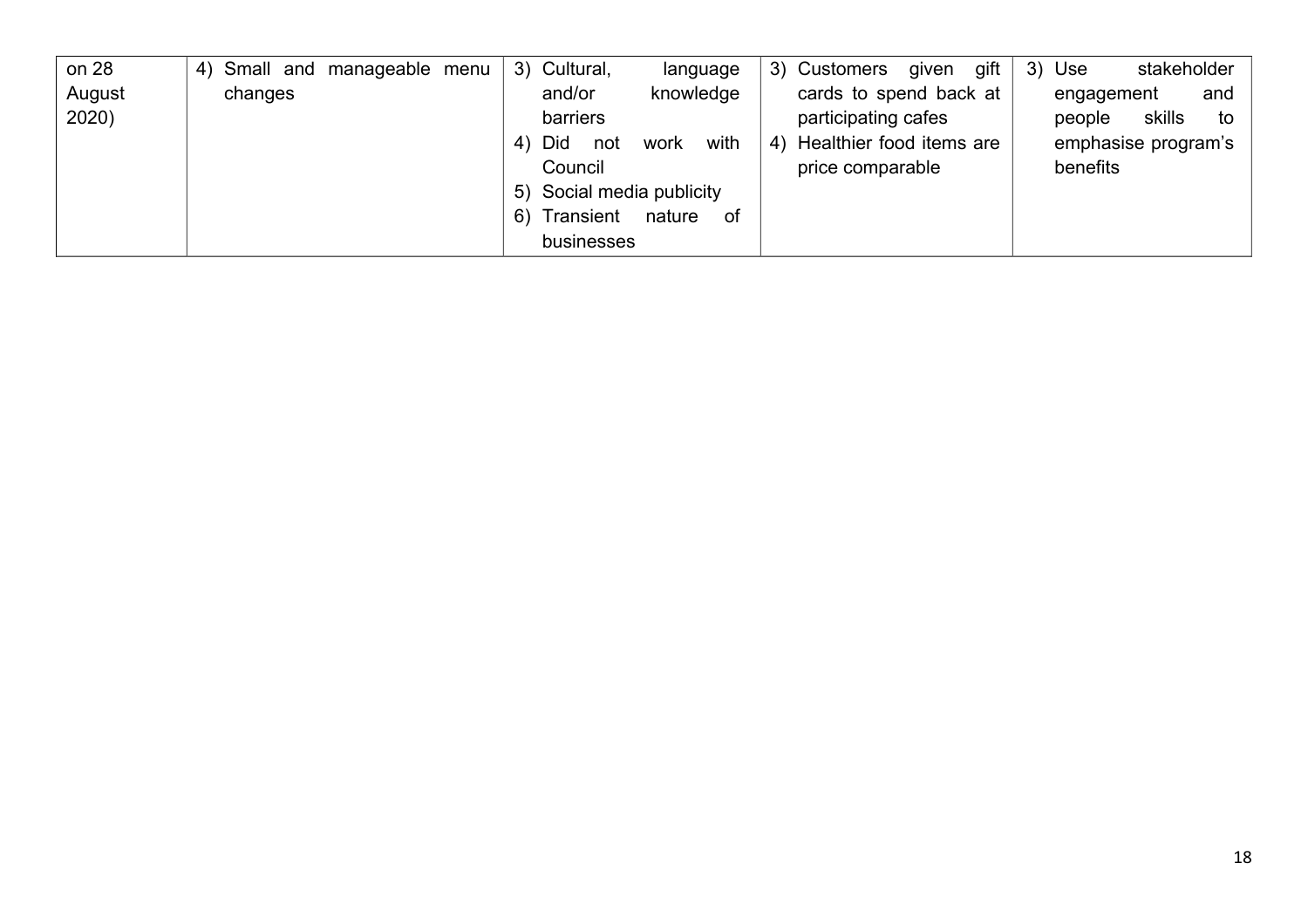### **Discussion**

#### Key successes

Several key successes were found across the four interviews. Firstly, simplicity is key. Keeping criteria simple for retailers to meet decreased chances of overwhelming them with the assumption that they need to change everything on the menu. Showing how simple and easy it is to make a meal healthier was crucial. Demonstrating that even changing one ingredient in a meal to a healthier alternative is all it takes. More often than not, the customers were not even aware of the changes.

Secondly, a lack of nutritional education was found among many of the retailers. Some believed that what they were providing was nutritionally sound when in fact was quite the opposite. Providing education to stores that healthier options do not equate to increased expenses was also a key finding among the interviews. Afterall, it is important to remember that these retail outlets are businesses and majority of retailers prioritise profits over nutrition. The misconception that healthier foods cost more can be diminished with officers or health champions showing that some healthier oils used for cooking can be cheaper.

Thirdly, building relationships and trust between the officers or health champions and the retail owners or chefs was a key insight to success. Having the same person visit the stores creates a friendly relationship with the retailers. When local councils are onboard in a program, this builds on existing relationships already made between the businesses and officers or health champions. The implementation process can be sped up by this existing familiar relationship.

#### Key barriers

A number of similar key barriers were found across the four interviews, highlighting the inadequacy of some of the incentives used in motivating retailers to stay onboard the program. The first key barrier was the time intensive nature of these programs. To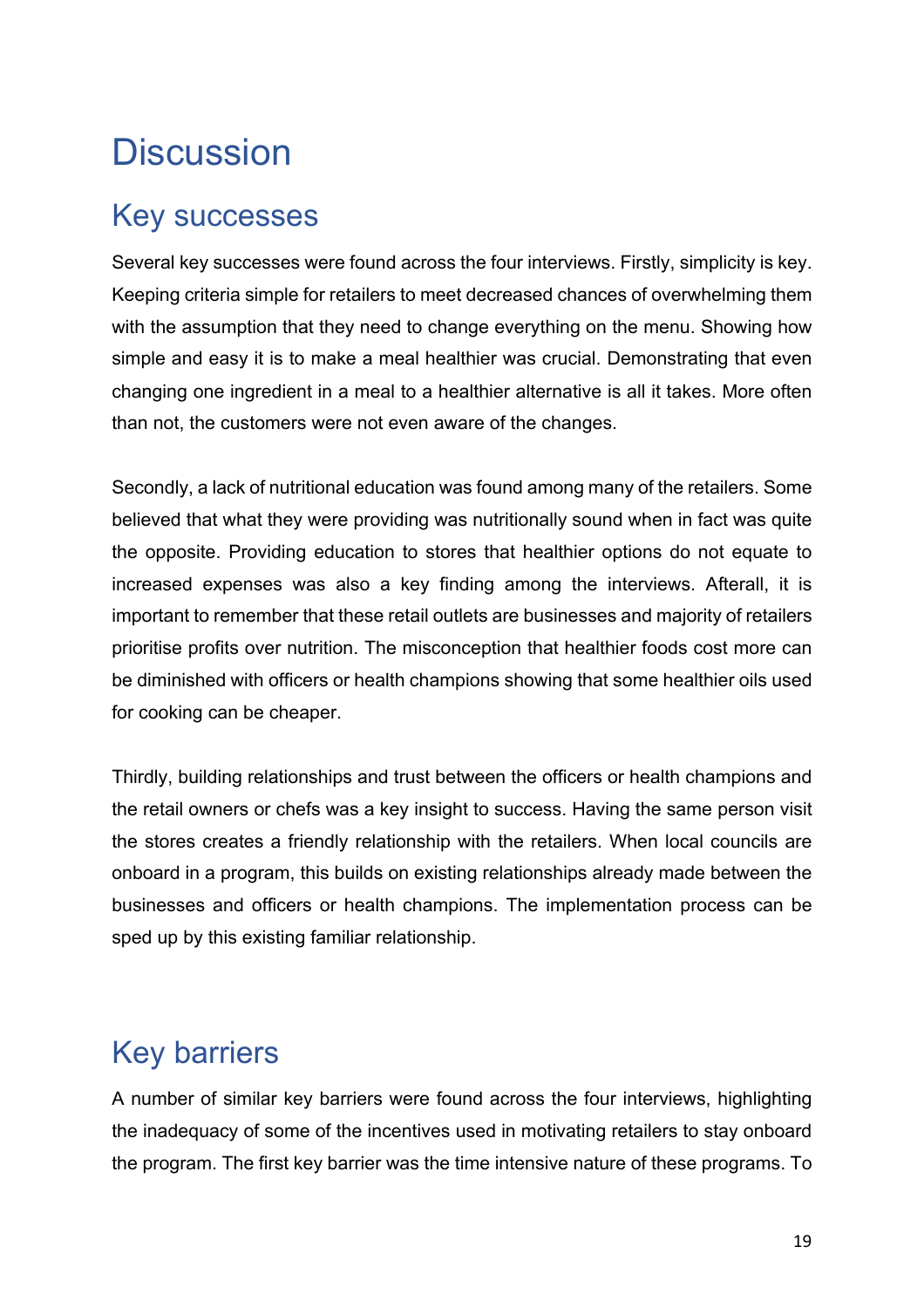elaborate, for the officers or health champions to implement the program, it was challenging to get hold of businesses via phone calls. Hence, the need for these officers or health champions to visit these retailers face-to-face was very time intensive, especially when these retail outlets were spread across vast geographical locations. This continues onto those programs lacking the resources with government or local council on board. This was evident through Healthy Picks being run by one person alone, sustaining this program became exhaustive with Healthy Picks no longer running. A team approach is essential especially when face-to-face visitation is required.

Another barrier was the transient nature of business owners and staff. When working with a business for several months and the owner or chef change hands, it becomes extremely time consuming and frustrating with menus reverting back to its original form.

Incentivisation by window or door certificates, stickers on healthy menu items and/or table talkers promoting the program were inadequate in motivating stores to continue participating in the program. All four programs offered free social media advertising, postings on local council websites, and free nutrition training with qualified dietitians. However, where they differed was the difference in authority levels involved, budget, and initial persuasion or 'hook' into the program along with incentives.

#### Key outcomes

An interesting finding from these interviews was the 'hook' Best Bites used when implementing the program. From the interview, findings that retail stores seem to be more motivated in food safety as opposed to improving their nutritional space was discovered. Due to a high demand for retail stores to be recognised for having a 'clean' or 'hygienic' premise, this motivated stores to achieve that 95% hygiene criteria Best Bites require, and from there stores were more motivated to learn about creating a healthier retail environment. An interesting discovery found in this interview was hygiene ratings of retail outlets are not publicly available online. Given this, the Best Bites Guide highlights retail stores that have adopted the program, while also showing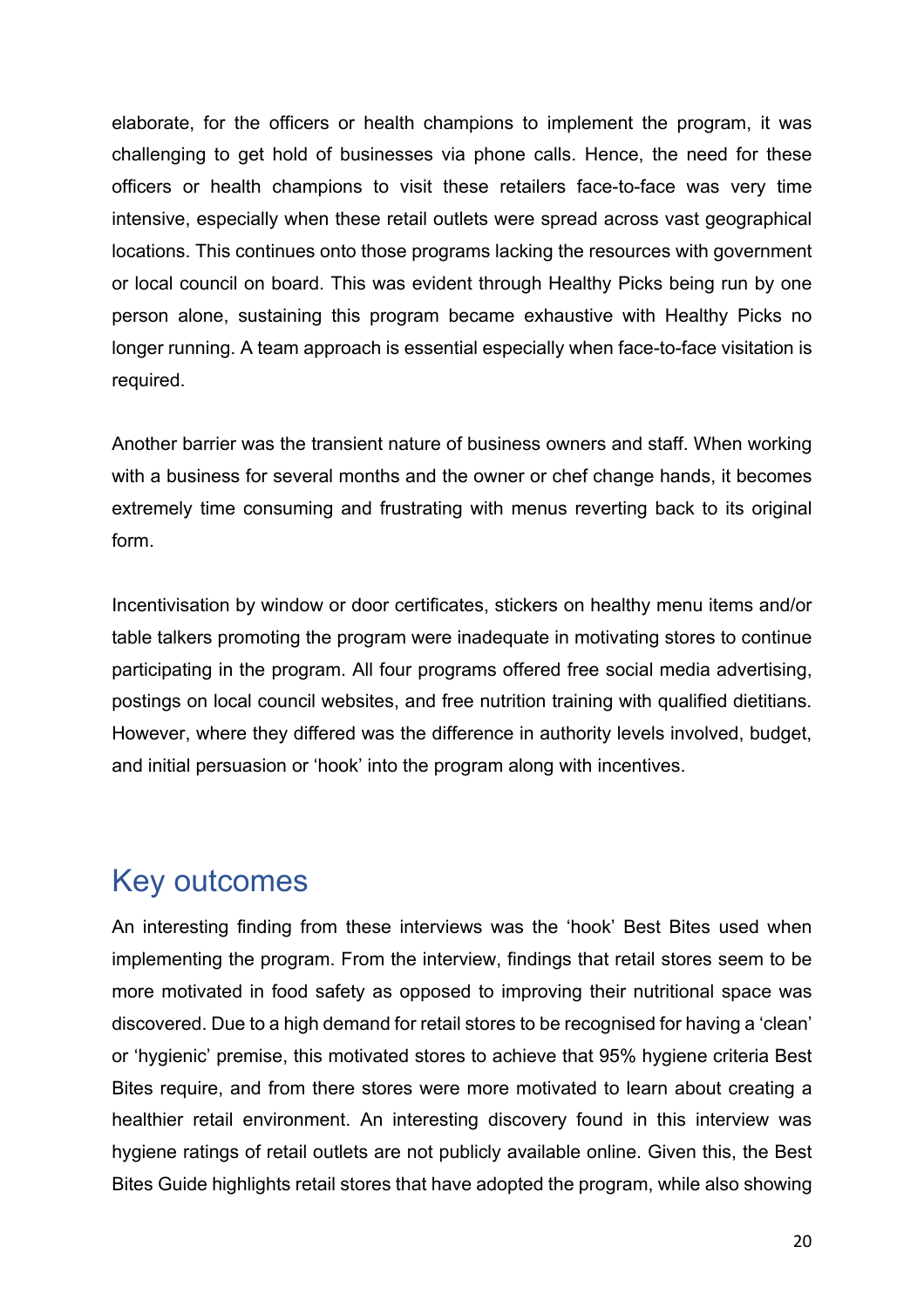the stores' hygiene ratings. This is an incentive for customers to not only find out where they can purchase safe food but also promote those that are recognised under the Best Bites program.

Government or local council involvement in implementing and sustaining a recognition program was a key outcome from the interviews. HCC and Best Bites being the two most successful programs, measured through the number of business adopting this program, had local council support. Council support led to funding, which led to the availability of several resourcing opportunities. Both Best Bites and HCC held yearly ceremonies run by the local governments to award those retailers and give recognition for the good work they have done undergoing the given program. A success with the Best Bites program was the community involvement in these award ceremonies, with community members given the chance to vote. Again, with government or local council involved led to enhanced manpower, with more people available to implement these programs.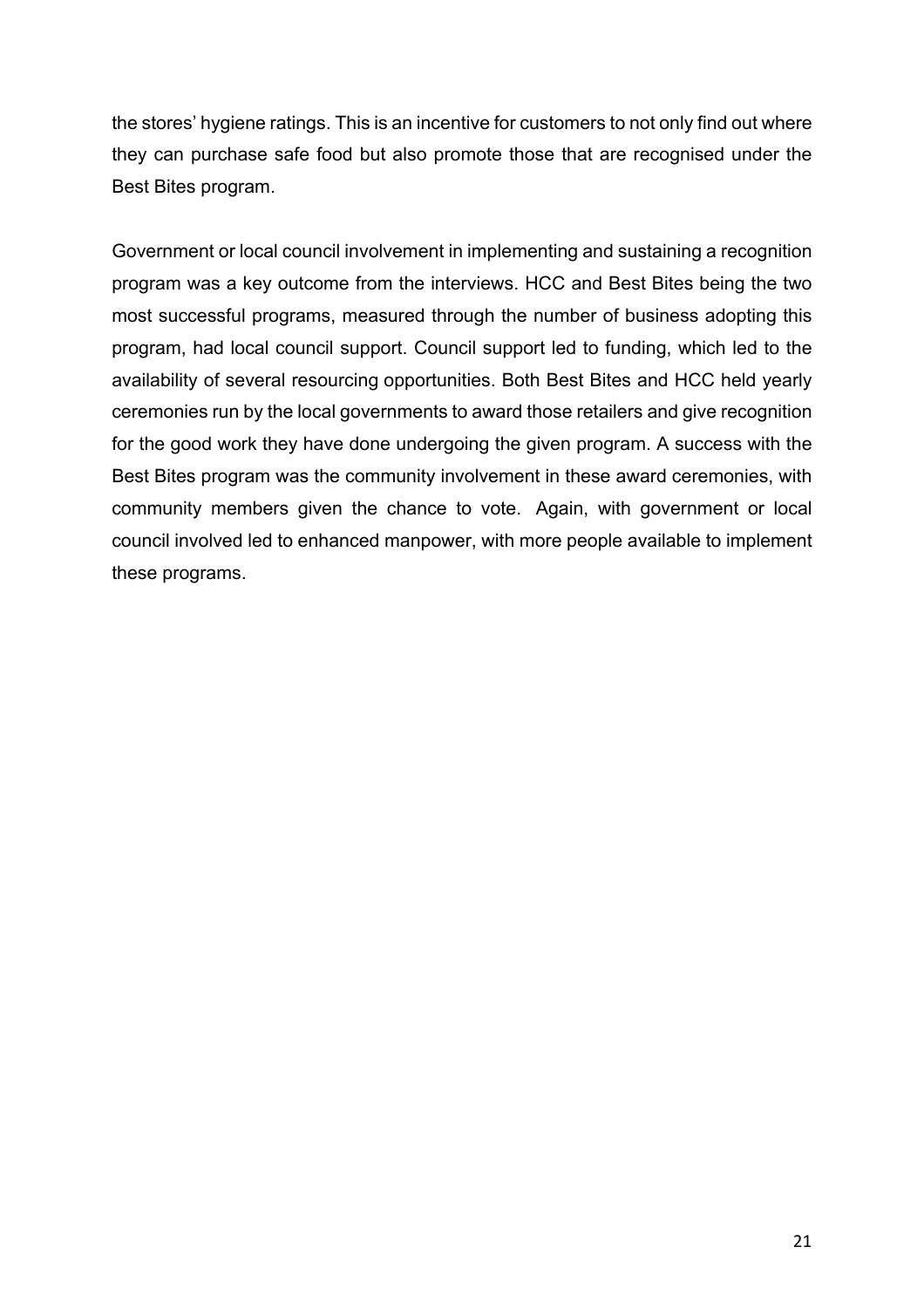## Recommendations

Further research into what other programs used to 'hook' in the retail stores is vital. Further investigation on the motivational factors that keep retailers onboard these programs is also required. An additional area which could use further scoping would be the 'delivery' of the program to the retailer and who would be the best person to do these 'face-to-face' visitations. With concerns that some retailers may be intimidated by an environmental or health officer, assuming these officers come with a 'checklist' for them to live up to, this is an area which needs further investigation.

### **Conclusion**

In summary, Best Bites and HCC showed the greatest success, with the key discoveries and differences these two programs provide are one; having government or local councils on board to implement the program, showing higher success rates than one person running a program or having independent health promotion businesses try persuade retailers to join the program. Two; with local council having this pre-existing relationship with retailers and knowing the cultural needs of its community, this helps adapt and tailor the program to better suit each community. Three; with local council or government on board, comes budget and grants, which ultimately is one of the greatest advantages in what can enhance a recognition program. Through discovering the importance of government or local council support and the advantages they bring; the outlined key successes are crucial components that need to be considered when implementing a successful recognition program in Victoria.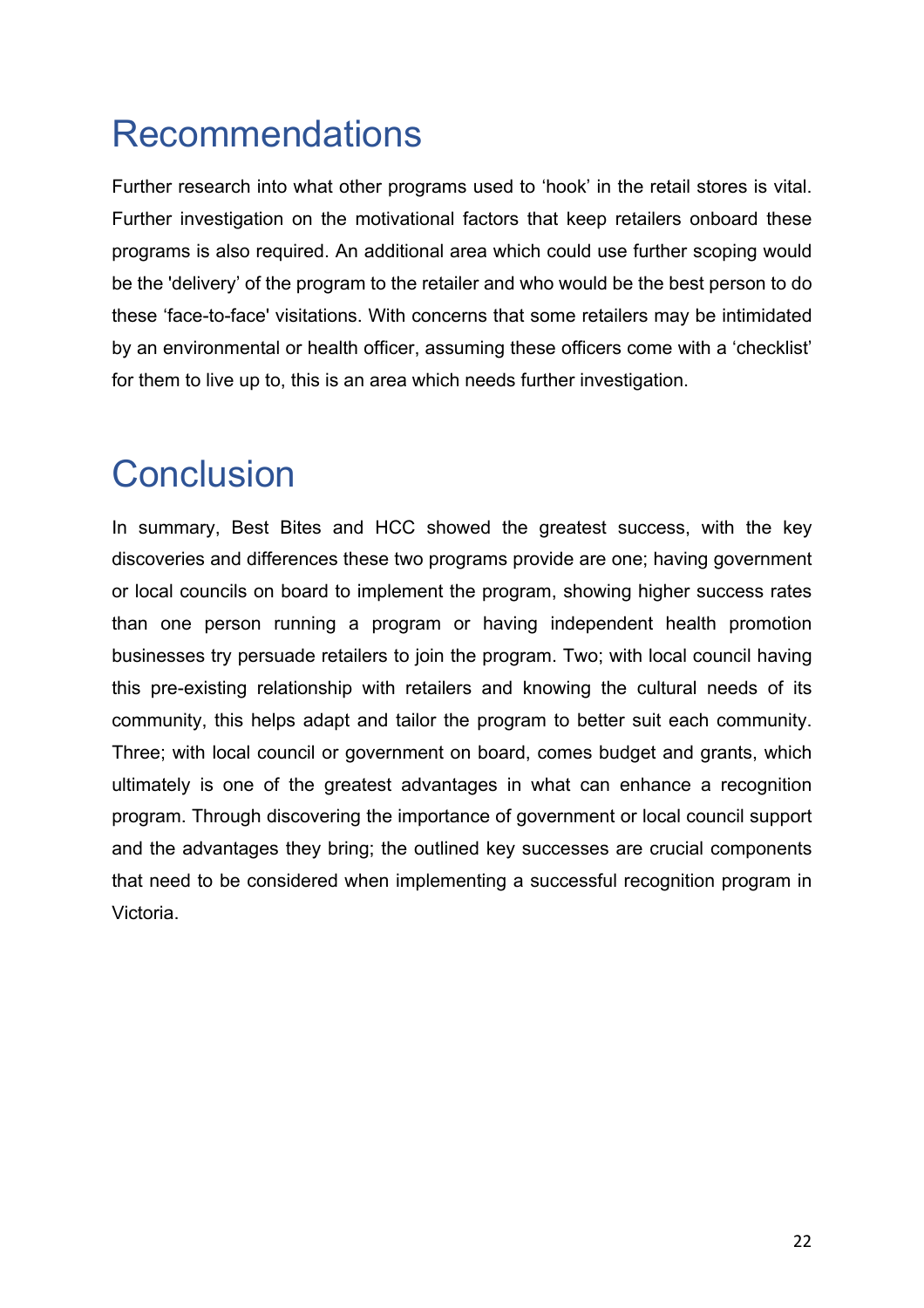### **References**

- 1. World Health Organisation. Obesity and overweight [Internet]. Geneva: WHO; c2020 [updated 2020 Apr 1; cited 2020 Aug 17]. Available from: https://www.who.int/news-room/fact-sheets/detail/obesity-and-overweight
- 2. World Health Organisation. The top 10 causes of death [Internet]. Geneva: WHO; c2020 [updated 2018 May 24; cited 2020 Aug 17]. Available from: https://www.who.int/news-room/fact-sheets/detail/the-top-10-causes-of-death
- 3. World Health Organisation. Noncommunicable diseases [Internet]. Geneva: WHO; c2020 [updated 2018 Jun 1; cited 2020 Aug 17]. Available from: https://www.who.int/news-room/fact-sheets/detail/noncommunicable-diseases
- 4. Australian Bureau of Statistics [Internet]. Canberra: ABS; 2019. National Health Survey: first results, 2017-18. Cat. 4364.0.55.001. [updated 2020 Jul 25; cited 2020 Aug 17]. Available from: https://www.abs.gov.au/ausstats/abs@.nsf/Lookup/by%20Subject/4364.0.55.00 1~2017-18~Main%20Features~Victoria~10003
- 5. World Health Organisation. Healthy diet [Internet]. Geneva: WHO; c2020 [updated 2020 Apr 29; cited 2020 Aug 17]. Available from: https://www.who.int/news-room/fact-sheets/detail/healthy-diet
- 6. Australian Bureau of Statistics [Internet]. Canberra: ABS; 2015. Australian Health Survey: nutrition - state and territory results, 2011-12. Cat. 4364.0.55.009. [updated 2020 Jul 25; cited 2020 Aug 17]. Available from: https://www.abs.gov.au/ausstats/abs@.nsf/Lookup/by%20Subject/4364.0.55.00 9~2011-12~Main%20Features~Victoria~4
- 7. Department of Health and Human Services. Victorian public health and wellbeing plan 2019-2023 [Internet]. 2019 [cited 2020 Aug 17]. Melbourne: DHHS. Available from: the from: the from: the from: the from: the from: the from: the from: the from: the from: the from: the from: the from: the from: the from: the from: the from: the from: the from: the from: the from: the fr https://www2.health.vic.gov.au/about/publications/policiesandguidelines/victoria n-public-health-wellbeing-plan-2019-2023
- 8. Australian Institute of Health and Welfare. Australian Burden of Disease Study: impact and causes of illness and death in Australia 2015 - summary report [Internet]. 2019 [cited 2020 Aug 17]; Australian Burden of Disease Study series no. 18. Cat. No. BOD 21. Canberra: AIHW. Available from: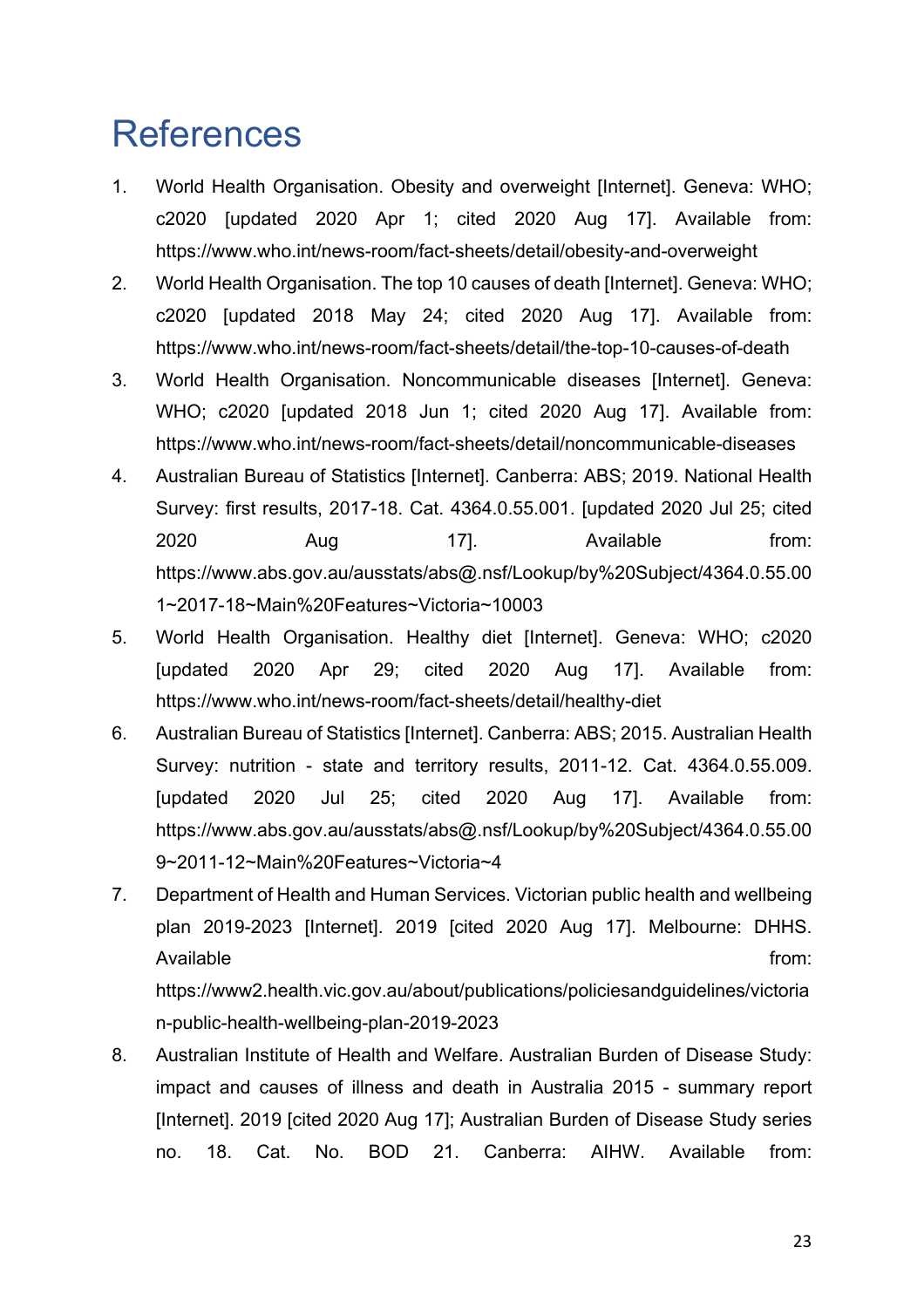https://www.aihw.gov.au/getmedia/08eb5dd0-a7c0-429a-b35fc8275e7a1dbf/aihw-bod-21.pdf.aspx?inline=true

- 9. Australian Institute of Health and Welfare. Disease expenditure in Australia [Internet]. 2019 [cited 2020 Aug 17]; Cat. No. HWE 76. Canberra: AIHW. Available from: https://www.aihw.gov.au/reports/health-welfareexpenditure/disease-expenditure-australia/contents/australian-burden-ofdisease-groups
- 10. The Intermedia Group. Eating out in Australia 2017: respondent summary [Internet]. NSW: The Intermedia Group Pty Ltd; c2017 [cited 2020 Aug 17]. Available from: http://www.the-drop.com.au/wpcontent/uploads/2016/11/EatingOutinAustralia\_2017\_Respondent-Summary.compressed.pdf
- 11. Bagwell S. Healthier catering initiatives in London, UK: an effective tool for encouraging healthier consumption behaviour?. Crit Public Health [Internet]. 2014 Jan 2 [cited 2020 Aug 4];24(1):35-46. DOI: 10.1080/09581596.2013.769670
- 12. Gase LN, Kaur M, Dunning L, Montes C, Kuo T. What menu changes do restaurants make after joining a voluntary restaurant recognition program?. Appetite [Internet]. 2015 Jun 1 [cited 2020 Aug 7];89:131-5. DOI: 10.1016/j.appet.2015.01.026
- 13. Mornington Peninsula Shire. Best Bites Awards [Internet]. Rosebud (VIC): Mornington Peninsula Shire; c2020 [cited 2020 Jul 28]. Available from: https://www.mornpen.vic.gov.au/About-Us/Business-Economy/Businessprograms/Best-Bites/Best-Bites-Awards
- 14. Brighton & Hove City Council. Join the Healthy Choice scheme [Internet]. Hove (UK): Brighton & Hove City Council; [cited 2020 Jul 28]. Available from: https://new.brighton-hove.gov.uk/business-and-trade/food-safety/join-healthychoice-scheme
- 15. Choose Health LA. Restaurants [Internet]. Los Angeles: County of Los Angeles Public Health; [cited 2020 Jul 28]. Available from: https://choosehealthla.com/eat/restaurants/
- 16. Surrey County Council. Eat Out Eat Well [Internet]. Kingston upon Thames (UK): Surrey County Council; [cited 2020 Jul 28]. Available from: https://eatouteatwell.org/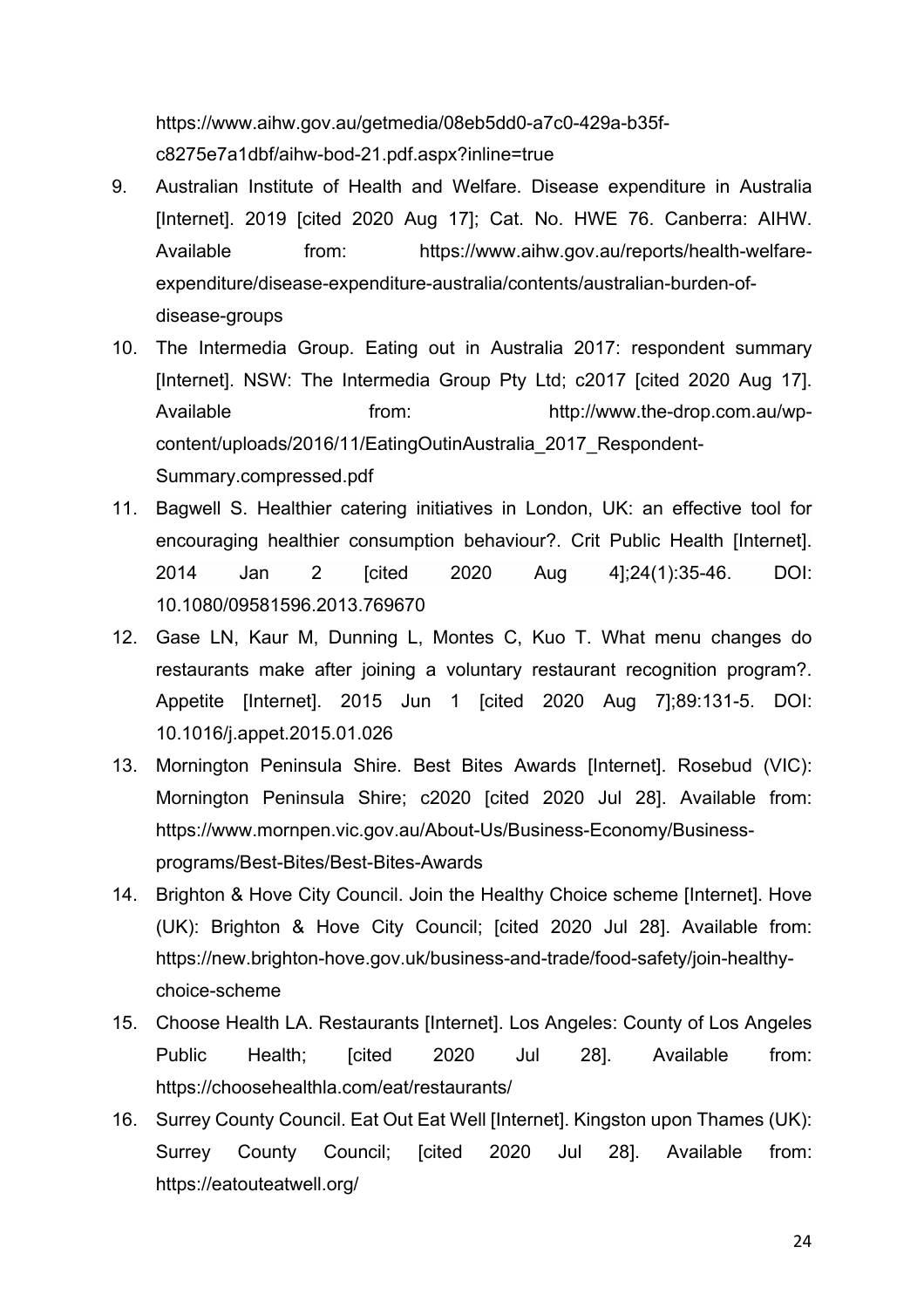- 17. Knox City Council. EatSmart Healthy Food Choices Program 2013: Process and Short-term Impact Evaluation Report. Wantirna South (VIC): Knox City Council; 2013.
- 18. Healthier Catering Commitment. Healthier Catering Commitment [Internet]. Southbank (UK): Healthier Catering Commitment; [cited 2020 Jul 28]. Available from: https://healthiercateringcommitment.co.uk/
- 19. Blackpool Council. Healthier Choices Award [Internet]. Blackpool (UK): Blackpool Council; [updated 2020 Jan 24; cited 2020 Jul 28]. Available from: https://www.blackpool.gov.uk/Business/Business-support-and-advice/Healthier-Choices-Award.aspx
- 20. Health Promotion Board. Healthier Dining Programme [Internet]. Singapore: Health Promotion Board; [updated 2019 May 16; cited 2020 Jul 27]. Available from: https://www.hpb.gov.sg/healthy-living/food-beverage/healthier-diningprogramme
- 21. Cardinia Shire Council. Healthy Bites [Internet]. Officer (VIC): Cardinia Shire Council; c2020 [cited 2020 Jul 28]. Available from: https://www.cardinia.vic.gov.au/info/20031/liveability\_health\_and\_wellbeing/160 /healthy\_bites
- 22. Cardinia Shire Council. Healthy Bites: Evaluation Report. Officer (VIC): Cardinia Shire Council; 2015.
- 23. Ware T. Healthy Picks Evaluation Report 2017. Lilydale (VIC): Inspiro Community Health Service; 2017.
- 24. NSW Ministry of Health. Healthy food and drink in NSW health facilities for staff and visitors framework: healthy choices in health facilities [Internet]. 2017 [cited 2020 Jul 29]. NSW (AU): NSW Ministry of Health. Available from: https://www.health.nsw.gov.au/heal/Publications/hfd-framework.pdf
- 25. Cardinia Shire Council. Cardinia Food Circles Project [Internet]. Officer (VIC): Cardinia Shire Council; c2020 [cited 2020 Jul 28]. Available from: https://www.cardinia.vic.gov.au/foodcircles
- 26. Parents Voice. Fame and Shame [Internet]. Melbourne: Parents Voice; c2015 [cited 2020 Jul 28]. Available from: https://parentsvoice.org.au/campaigns/fameshame/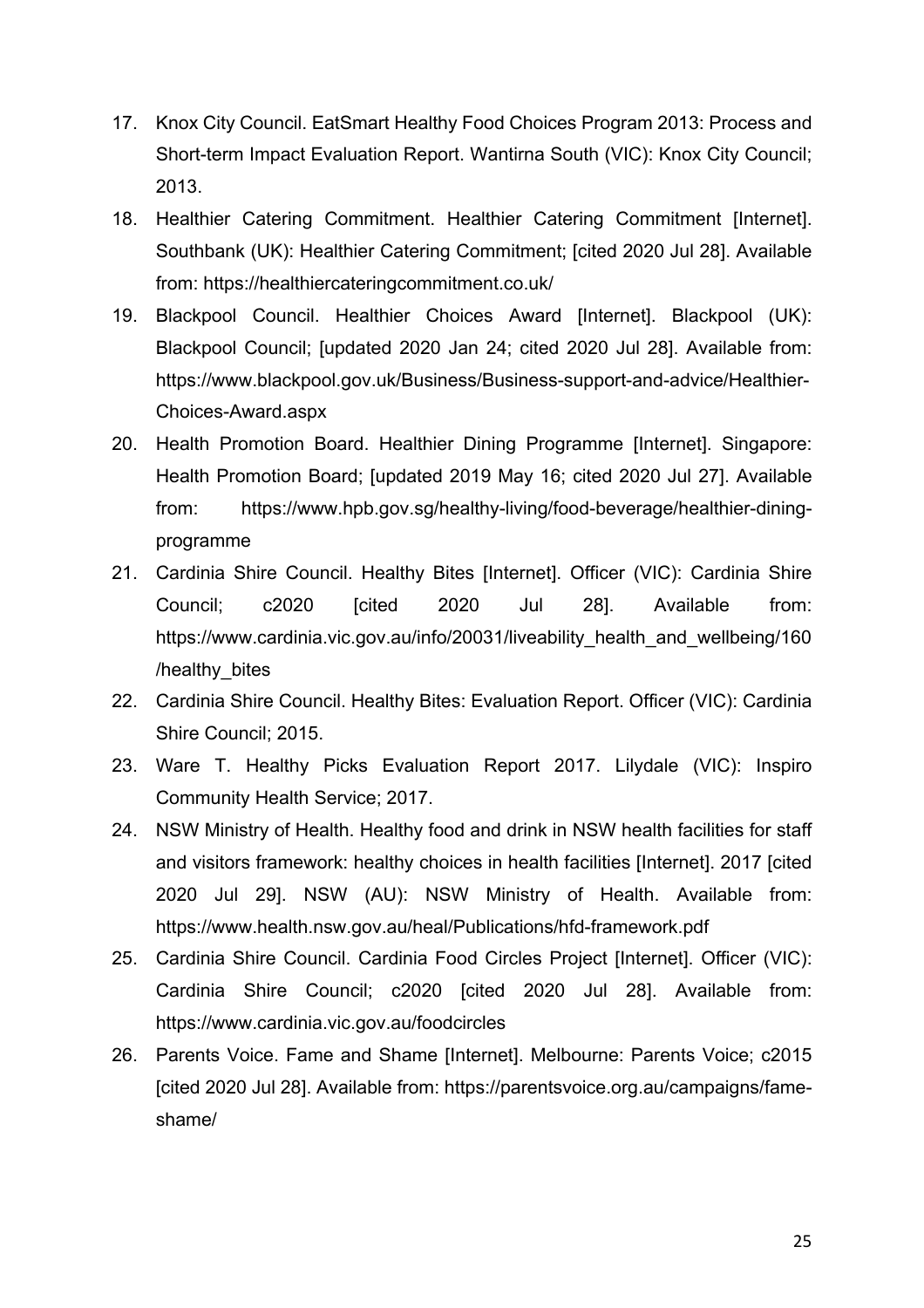- 27. Achievement Program. Education [Internet]. Melbourne: State of Victoria; c2018 [cited 2020 Jul 28]. Available from: https://www.achievementprogram.health.vic.gov.au/education
- 28. Frankston City Council. Frantastic Food Awards Program [Internet]. Melbourne: Frankston City Council; [cited 2020 Jul 28]. Available from: https://www.frankston.vic.gov.au/Our\_Community/Awards/Frantastic\_Food\_Aw ards\_Program
- 29. Monash Health. Healthy Sports Clubs [Internet]. Melbourne: Monash Health; [cited 2020 Jul 28]. Available from: https://monashhealth.org/services/healthpromotion/healthy-sports-clubs/
- 30. Brighton and Hove Food Partnership. Healthy Choice Award [Internet]. Brighton (UK): Brighton and Hove Food Partnership; c2020 [cited 2020 Jul 28]. Available from: https://bhfood.org.uk/resources/healthy-choice-award/
- 31. Peter M. SHOP Healthy Here: healthy retail recognition program toolkit [Internet]. California: California Department of Public Health; [updated 2018 Aug 3; cited 2020 Jul 28]. Available from: https://www.cdph.ca.gov/Programs/CCDPHP/DCDIC/NEOPB/CDPH%20Docu ment%20Library/SHHProgramGuideandAppedix.pdf
- 32. California Department of Public Health. Healthy retail recognition pilot [Internet]. California: UNC Center for Health Promotion and Disease Prevention; c2016 [updated 2020 Apr 10; cited 2020 Jul 28]. Available from: https://snapedtoolkit.org/interventions/programs/healthy-retail-recognition-pilot/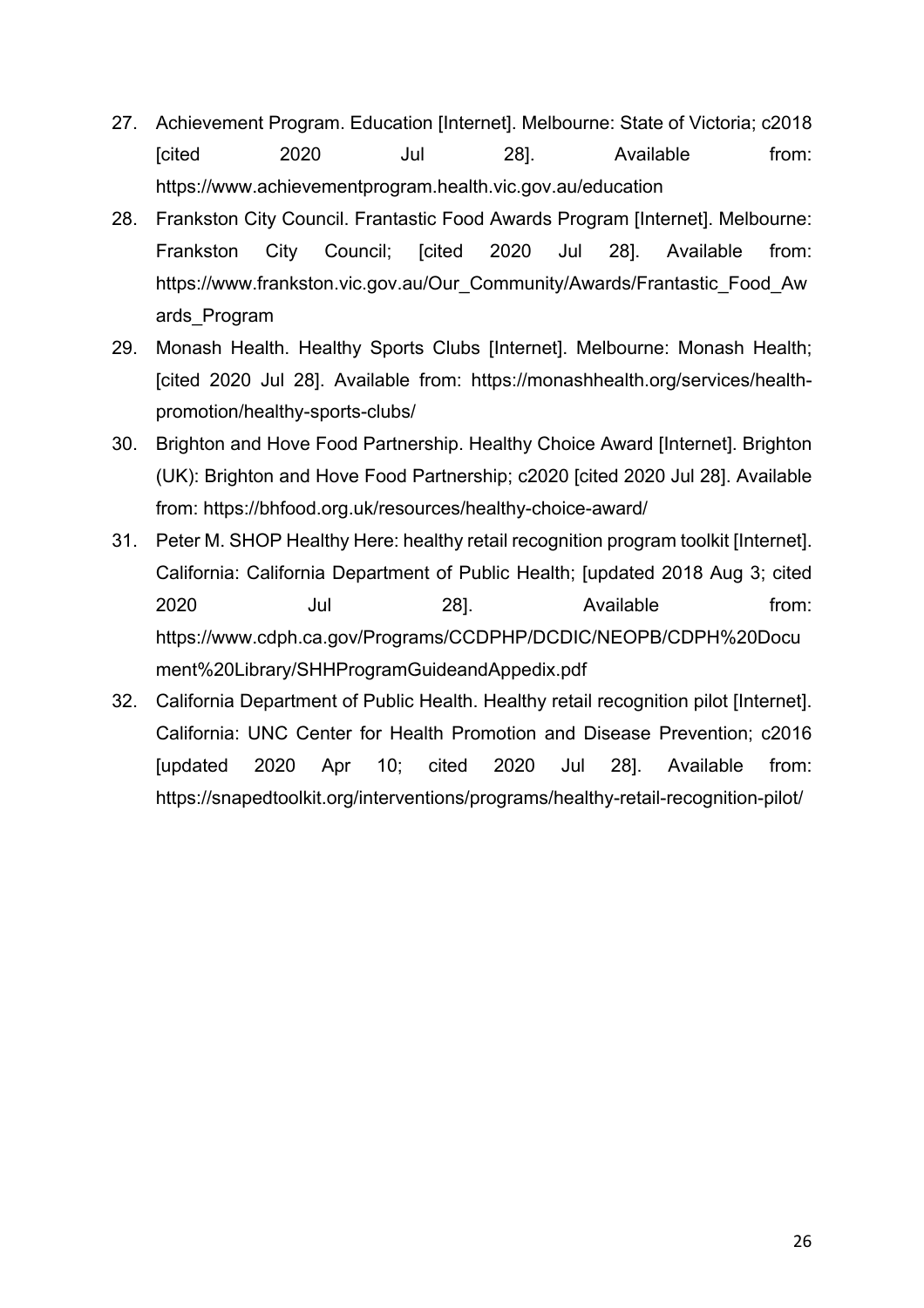# **Appendices**

#### Appendix 1 - Exclusion reasons for excluded programs

| Program name                                                                     | <b>Reason for exclusion</b>                                                                            |
|----------------------------------------------------------------------------------|--------------------------------------------------------------------------------------------------------|
| Healthy Food and Drink in NSW<br><b>Health Facilities for Staff and Visitors</b> | Framework only, with no recognition or incentives for business to sell healthier food/drinks           |
| Framework (24)                                                                   |                                                                                                        |
| Cardinia Food Circles Project (25)                                               | Focuses on fair local food movement instead of retail and is more community focused, such as selling   |
|                                                                                  | local, healthy foods in farmers markets or events, as opposed to retail                                |
| Fame and Shame (26)                                                              | Focuses on raising awareness of good marketing strategies for unhealthy food businesses instead of     |
|                                                                                  | recognising or promoting healthier options in retail outlets                                           |
| Achievement Program<br>Healthy<br>$\sim$                                         | Based on framework to create a healthier environment and targets early childhood services              |
| Eating and Oral Health Benchmark                                                 |                                                                                                        |
| (27)                                                                             |                                                                                                        |
| Frantastic Food Safety Awards (28)                                               | Based on food safety requirements to provide customers with the safest possible food                   |
| Healthy Sports Clubs (29)                                                        | Based on framework and is not focused solely on healthy food and beverages whereby clubs can           |
|                                                                                  | choose which of the nine different health areas they want to focus on (e.g. healthy food and beverage, |
|                                                                                  | active recreation, responsible alcohol consumption, preventing drug harms, sun protection, smoke free  |
|                                                                                  | clubs, injury prevention, and mental wellbeing)                                                        |
| Healthy Choice Award (30)                                                        | Targets breakfast clubs and early years settings, which do not include point-of-sale                   |
| SHOP Healthy Here (31)                                                           | Targets small stores and markets                                                                       |
| Healthy Retail Recognition Pilot (32)                                            | Involves retail stores (e.g. merchandises), targets on women who are the main grocery shoppers for     |
|                                                                                  | their households and focuses on environmental changes to increase access to healthy food               |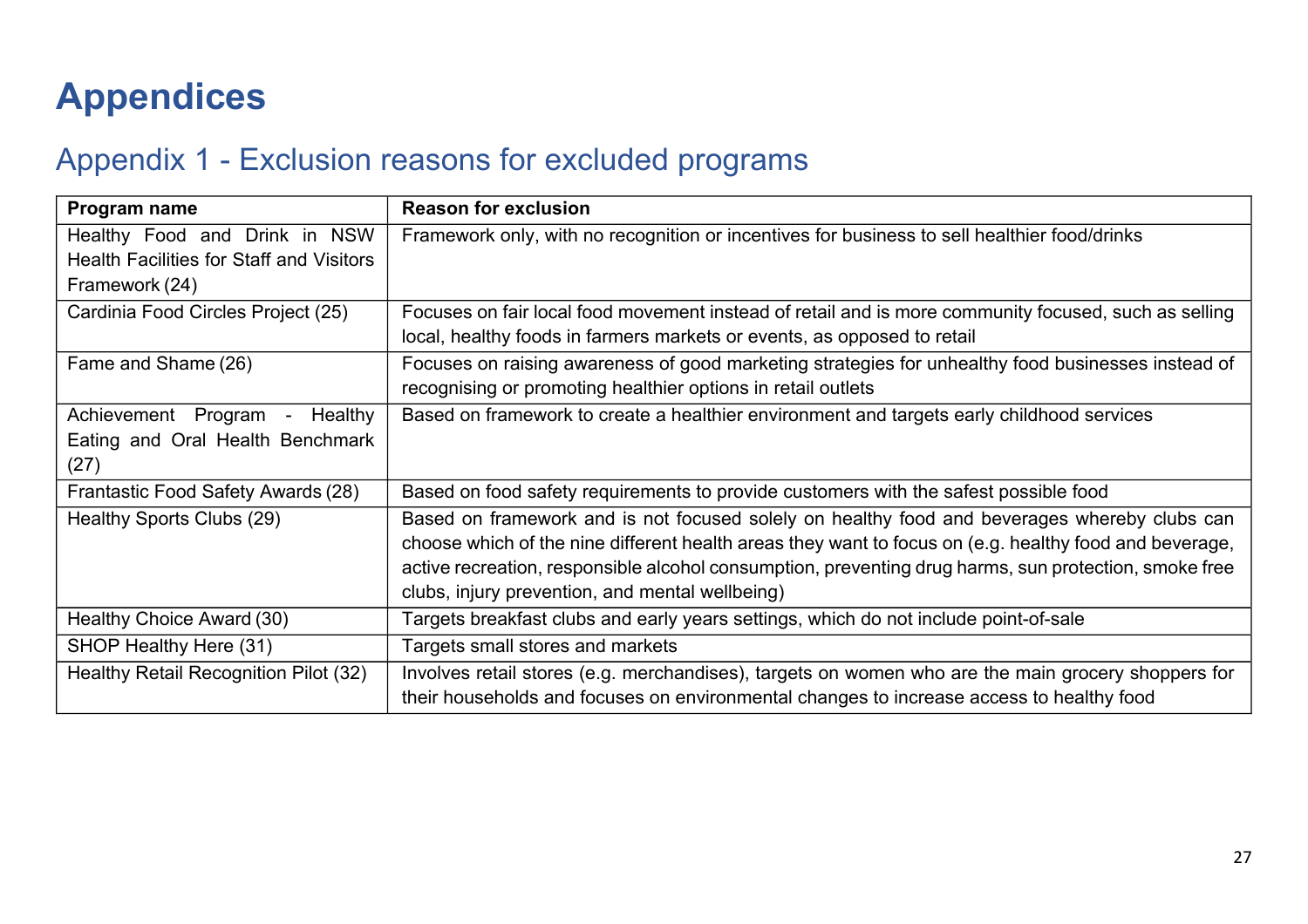#### Appendix 2 - Basic features of included recognition programs

| <b>Name</b>                             | Area                     | <b>Host organisation</b>       | <b>Year started</b> | <b>Target audience</b>                             | <b>Number</b><br><b>of</b><br>businesses |
|-----------------------------------------|--------------------------|--------------------------------|---------------------|----------------------------------------------------|------------------------------------------|
|                                         |                          |                                |                     |                                                    | involved                                 |
| <b>Best Bites Program</b>               | Mornington               | Mornington Peninsula           | 2011<br>and         | Local food businesses                              | 400                                      |
| (MornPen)                               | Peninsula<br>Shire,      | Shire and<br>Monash            | ongoing             |                                                    |                                          |
| (13,<br>interview<br>conducted<br>on 27 | Melbourne,<br>Australia  | <b>University</b>              |                     |                                                    |                                          |
| <b>August 2020)</b>                     |                          |                                |                     |                                                    |                                          |
| Brighton & Hove                         | <b>Brighton</b><br>and   | <b>Brighton</b><br>Hove<br>and | Not available       | Food businesses catering for                       | Not available                            |
| Healthy<br>Choice                       | Hove, UK                 | <b>City Council</b>            |                     | the general public                                 |                                          |
| <b>Catering Scheme</b><br>(14)          |                          |                                |                     |                                                    |                                          |
| Choose Health LA                        | Angeles<br>Los           | Los Angeles County             | 2013<br>and         | Local restaurants                                  | Over 700                                 |
| <b>Restaurants</b>                      | United<br>County,        | Department of Public           | ongoing             |                                                    |                                          |
| (12, 15)                                | <b>States of America</b> | Health                         |                     |                                                    |                                          |
| Eat Out Eat Well                        | Multiple<br>counties     | County<br>Surrey               | Not available       | All<br>of<br>catering<br>types                     | Not available                            |
| (16)                                    | in UK                    | Council                        |                     | establishment that cater for the<br>general public |                                          |
| EatSmart<br>Healthy                     | Knox, Melbourne,         | City<br>Council<br>Knox        | 2013<br>but         | Food service types businesses                      | 126 (2013)                               |
| <b>Food Choices</b>                     | Australia                | <b>Health Services</b>         | discontinued        |                                                    |                                          |
| (17)                                    |                          |                                |                     |                                                    |                                          |
| Healthier<br>Catering                   | United<br>London,        | Association of London          | 2011<br>and         | All food businesses                                | 24<br>boroughs with                      |
| Commitment                              | Kingdom (UK)             | Environmental Health           | ongoing             |                                                    | 80<br>retail                             |
| (11, 18, interview                      |                          | Managers                       |                     |                                                    | organisations                            |
| conducted<br>25<br>on                   |                          |                                |                     |                                                    |                                          |
| <b>August 2020)</b>                     |                          |                                |                     |                                                    |                                          |